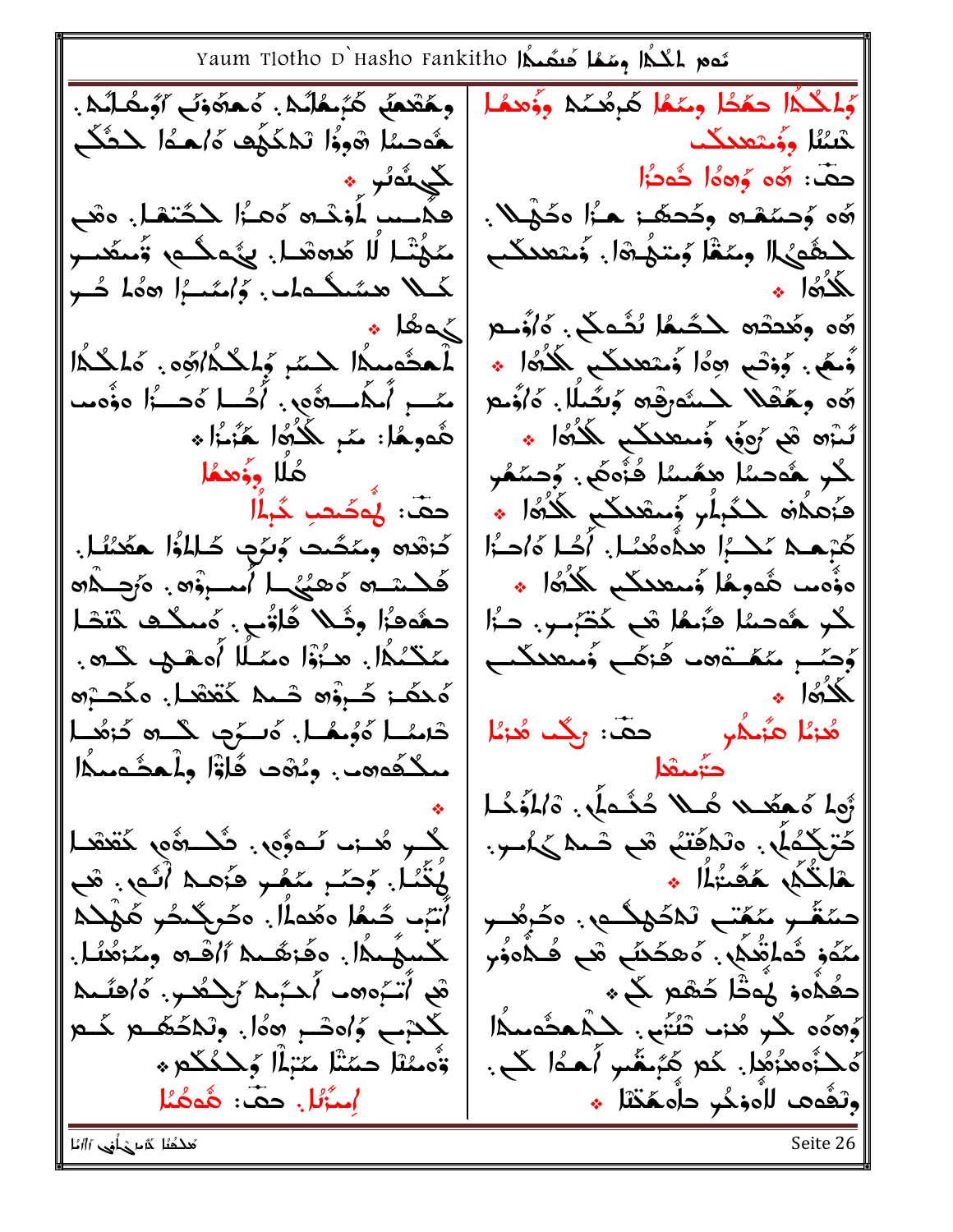Yaum Tlotho D`Hasho Fankitho المُعَمُّم الله Yaum Tlotho D`Hasho Fankitho

مْنَكُـــا حْسُـلْ. مْع رُبْكُـهْـْـل مشُــمْكُ مَبْرِ كِحِبًّا بَرِّجِ 50% كَبْهُا أَهُدْ هُنَّهِ . فَتْلَ. وكَعُدا كَمهُا لِكَكَفِ هُـمْهَا! \* مَعْدَهُ وَاتِّ كَكْسًا وَلَالَوْا إِسْزَٰنَا كَرْهُمَا وَلِيَكُمْ قَاتُو هُوَجِسًا جَهْدُا ملاها. ەھْزُە كْتْرُەھە وِتْبْدُو گەن فَسْأَوْلَ. وِدَهُمْساحِيْهَا وَلِيحْسَلاَ وَلِيحْسِلاَ لَحُلَّا وَبِـرَى ۚ هَٰوَكَـبٍ ۚ هَٰمِيكُـفَ يَتَنْصَلَّ لحصَّر مَعْتُوصًا وَالْمُسْلِي سُلْمِصْ لَكْتُمْهِ كَاتِئِسِدُهِ . مكْحِنْزُه مَكْمُحُلِّ هَـُرُوْ لْكَتُدًا كَرْهُا. هَذُوْا مِمْلًا كَلَّا وُسِعَا حمَّنطُ لِكُمُلاَدُوهِ . كَكْتُ: هُم كُرْهُما بُجِحْدِهِ وَخُمْدَا وِحْمِلْمُالِ \* هُوَ \* ەلگىغا ھ َكُثُّمَلُّا وِهُٰٓنِ مُحْقُوم كَ إِمَّا هَذَا وَكَوْهُا قَاوَّا نَـٰهُلا . همْسْلا وْالْمَالْ حَسَمُلْ مَعْمَلًا مَاصَّفَهِ الْمَالِينَ.<br>بِمَعْنِدِ خُذْمَلٍ مَحْشٍ وَسَعْدِ كَلا تَقْمُكِ . هَمَّوْ 16% لِكُمَا كَكُسْا وقُاوَّا بِمَرْوُى ۖ كَـهِ. هُهْكُمْ هُوَهُ حَكَمَّةً فَكُشَّا أَلْمَنْد هَهُمْ حَمْدُ أَهْزًا لِحَمْدًا تُكَدُلًا. كَتْݣُولْ. هُحَعُنتْـهُلُّا بِغْعَـة «هُه شَي وِتَائَـــد لَا فَوَيْـــا حَكَــاوُا وَّحُـــا خَـــــــم كَاهُدا. إِسْتُمْكُمْ وَبِ هَيْرَةِ لَكُحْتَاتِهِ هَاءِ لَمَكْتَسَبِّهِ مِنْ الْمَسْلَمَةِ لَكُسْهِمْ كَسَمًا مَكَحُطًا. هُمَ هُد وسُناً أَهُ وَكُنْتُ ا لحَقُدًا حَقَيْلَ وَتَعْزَلَ 30\$ شَينٍ وَلَا أَبْكِ مُكْتُمِلًا أُهْكَشُدُهَا وَالْمُؤْمَنَ هِهُا كُلُو وُوَحِكَٰا أَيْحًا وِنْعِعْدِمٍ وُيَصْرُو ذْكَال وسَّمُل دَّسِ هُنِ مَعْرٍ وَهُ اصْلَاقِي ۚ دَّسٍ هُمَمُمُو وَهَوَكُمُ بِعُوصِمُــا بِــِـٰٓرُوُكِــا وِلَمِــــدٌف مُــْآوِي رَضِــزِ وُكُمْ هُو ذُوهُما وِلْمُسْأَ لَلْوُمْ. وُهِكُمْ لمُتمَثِّلَ. وَالْمَا حِسْوَدُه حَرْهُما حَكْمُدًا ەُدِكَا كَمْلَا هُمْمُ}َلِ. يُبِمُّوسِ وَمَعَصْسٍ. وَاخْسِهِ وَقَالَ: هِ حَصْحَصَهِ إِنَّهُمْ فَالْمَحْسَبَ إِنَّهُمْ مَسْتَمَرَّةٍ مِنْ مَسْتَمَرَّةٍ و تَعَيْمِلًا مُتَحَصُّرٍ. وِلَمِعْظُمِكُمْ أَلَيْكُمْ حُمْسٍ مْ عَمْدَهُ مَعْدُونَ مِنْ مَعْتَ مَوْتَ وأهشُملا مَفْلًا. وصُرِ لَكْمَنَٰزَةٍ هُبِ وَّەمُدا مِدْەملمُدا كەن ئاھشەمىدَا ھ |قُلا مَعْتَم \* \* هُــُزَا حــَّنِـهُا وُلا هَبِ ٱلْمَوْنِ وِنَعَــْزَا أُو غُوُبْا وَا قَمَحْتَمَ كَثُم كَنَّافُو غَرْدًا.<br>وَلَا مُكَثَّدَاً! وَلَا دُوشَاً! وَلَا تَحَدُّداً! ﴾ ككههة بالمرك متحصد محصنه كَيْبَ وَبِكُتْبِ ٱلْسَنَّةِ ۚ وَمَثَلَ الْمَسْتَمَامِينَ ۖ وَقَوْدِهِ مِنْسَمِينَ ۖ وَقَوْدِهِ مِنْ وبفقاؤا حقَّ: فَهُمِي لَكُمْ أَوْلَاهِ وَمِمْلُو ەھەگھا كَتْلَا وُسْنُوْ كُل ھُو خُصرُها ا كَعُدا هَدلًا هَدهُمْ!. سكْـِ لِمُخْطُ أُوْفَ دَرّْہوْدَا ہُمکرّتُب گے۔ دُرُہمْدا كَتْعُـدًا فَرَحـد حَـدُكُــا وَاهقـــره شَــع هْرَوْبٍ. مىڭگ هُنُنُا فَزِكْتُه هَـزُوْلَ. كوللمُلا لَمُعر مُلْكُمْوَرُهِ . كَاسْتُكُمْ كَصْلًا المالا رهائهما للفكض Seite 27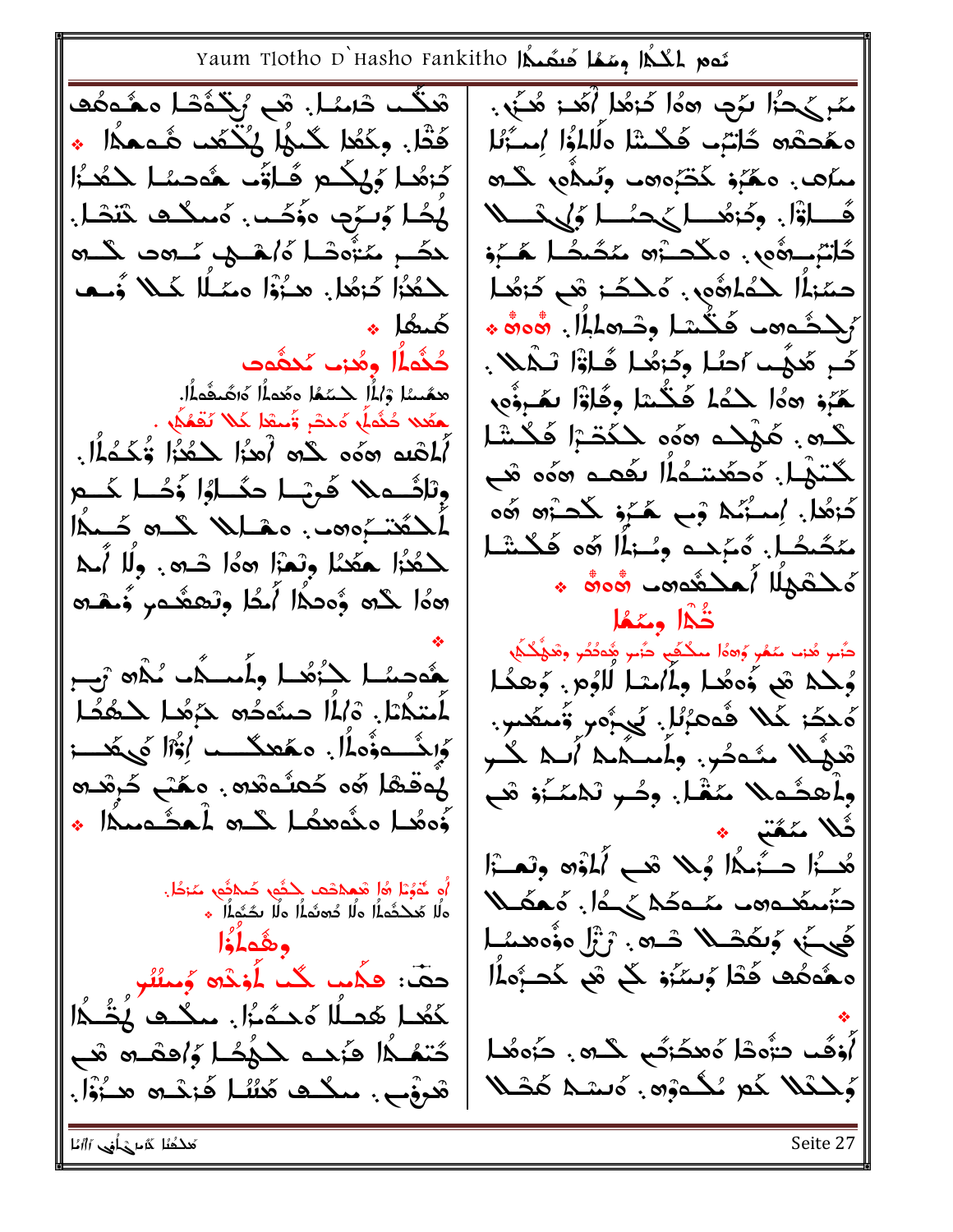Yaum Tlotho D`Hasho Fankitho المُعَمُّل الله Yaum Tlotho D`Hasho Fankitho ِّ<br>ثَنَّهُ ٱلۡأَوۡسَعۡدَلَٰٓبِ حَسَّفُہِ ۖ وَٰذَا وَسَكُفَہِ ۖ :<br>حَسَّفًا تَوَّۃًا عُفَّضَهَا مُكَعَٰذِكُمۡلُہِ ۖ يُزْوِيَٰٓا كَسَكُفَ هَنَّا وَاوْوًى كَنْهَ. هَيْ لَيْزُلْمَ حيَّـــه وُحـــزًا. مَـــلاً يَتَحـــه حــــــــه. لَّكُلا وأَلْمَنْسَمْلَ هُم أَسْمَنِهِ. وَالْمُؤْهِدَ هُدَمَنُا كُلُّهُ وِكَبُوْ أَلَٰهٌ ﴾ دَهَيْبُ الْكَحَمَـٰمْ. لَيُزَوُّونَـَـَتْ رُمِيشُـُونَتْ َـمَكْسُلَا مُكْـفَ كُلّ فُكْسُهِم. وَٱوْهَــ ەكامىم كىب. مەھدىگا ھكتى ھەە ھُہ کُے وَنَامْنے سُے کسے ِ اُسو ىگىر. اْمُل وتْرِجْمْ ـْهَـْتّْمَـْمَـْمَا . كَاوْخُـلْ ۇھگىنلا أىتت كى. ەئققىھ أھگىز بُحِـــدًا مَعْعُبِيــدًا. أَبَلْ تَعْبَيْــدْ أَف كَـــلا أُقُـب . حـــوُّل هُـــزُا لَلاَوُهْـــل. فْكَسْمًا. وَأَوْجْمُ كُلُّهُ هُدَيْرًا مُجَنَّبًا مُ ەتقزگىسەھە مشەقللا ۋاەتھا كىب. ومثوجًا حكَّدُحْدِه مُعدَّوم لَا هُكُرْ هُدَسُل لأَرْهُلُ وَلَمُكُوبِ وَهُدَا: خُمْل وسُمُل ا ہے۔۔۔۔<br>حزب میں منٹ وادہ اسکاف حزب میں منٹر<br>وفیڈکلا ُ ہِجِنُوْا ۖ وِكُتُبِيْسَا ۖ وَكَيْسَاوْ ۖ وَمِنُسا ۖ وِكَانُسْمَلَا ۖ. حكْمه أحكَمُلْكُمْ كَيْتَعَمّْدْ. مَسْكَنْفْسَ مبكس مئەللىغى الم وَحَتَّمَةُ مِسْمَةً مِنْ وَجَعَدَ كَرْهُمَا يُخْدَهُمَا. سَرَْبَ كَلِيهِ. كَبِيدًا كَبْسِمَالِ وَهَٰا أَهْزَا لَكُنَّهُ لَمْحَشَّدِسِمَالِ هِ قُولُمِ يَحْتَلَ هِ وَوَقَتَ حَيْرَهُمْ فَيَ الْمَحْمَلِ الْمَحْمَلِ الْمَحْمَلِينَ  $\bullet$   $\sim$   $\sim$   $\sim$   $\sim$   $\bullet$   $\sim$   $\bullet$   $\sim$ وهُكُم . هُمُا فَنِدُّده رَجِّزًا مِنْهُا في أَمْلَكْتَنْفِ مِكْتَبَ أَصْبَرًا. مِقْمِحُلا ۚ رَ ۚ إَلِ ۚ مُحِكُمِصُكُلَ لِمَوْحِدِ مِمَوِهِ كُلْمُهِ رَغُانُكَ ٱلْمُتَعَجِدِ حَكْبٍ حُتَّمَدًا ு வாக ھُوئُم مُدَكَّرٍ مُنْكَلِّهِ ۖ ذُكُلَّ. وَيُنَهُفُ هگُنُرُل وِلْكُنُل 10% نُعفوه لامكْب وُامِيرُهومب. وُرِجُل حقّ: كَلا هُنُا وُسِعَدِ ۇشەھەر. ەڭگەن كاھگىلى ، ەكلىكىز دُمِ لِكُمْ وَهُكْسُدُهِ وَمُعَدِّدِهِ. ثَكْشَى شَوْكُكُو. وِلْأَصْلَ أُوُمْ وِمُصْت هْمْ هْرِيُّوْهُو، حْݣْدْلْ. وهُمْ شْمَا وُمُلَّا  $\bullet$  أَهْ $\bullet$  أَكْتَرَى مىڭگ /ۇەر. ەھْمَدْ: مَغْلَ ەْرِكْبْحَلْ. أَسكنا حَسَرًا هَدَّةٍ مِنَّا الْمَسْرِرِ الْمَدَّةِ وَمَسَرَّرٍ مِنْ مَسْرَرٍ هَ الله عليه الله عليه الله عنه الله عنه الله عنه الله عليه الله عليه الله عليه الله عليه الله عنه ا أَحِدْهُ وَاسْطًا يُحِدُّا. وُلَمَّا شَبِّ ئُلا هُ٥دسُا لُكرِ \* ٱلْمَوْنَ ۚ وَلِيَ ٱوْخُدَا ۖ دَيْهِ١ كَـ وَهُوَ ۖ هَـ مِنْ الْمَدَّوْمِ وتُزِهْلُ وَهِتُرْقَبِلِ أَبْلَيْتَعُجَدِي لَكُلِّي اَصْلِ وَحْـُـملَهِ . هَتَنَـــ ـمُــملَّا همَّنمَـــع هوَه كَتْعُـدًا. كَــلا وَاصَّــ كَحَتْنِمَـصَوْى. ⊱ တ⇒ حُذُه أل وهُن، أُهْزَمِهِ المُأَا رِجَامَ لِمَا الْمُكَمَّ Seite 28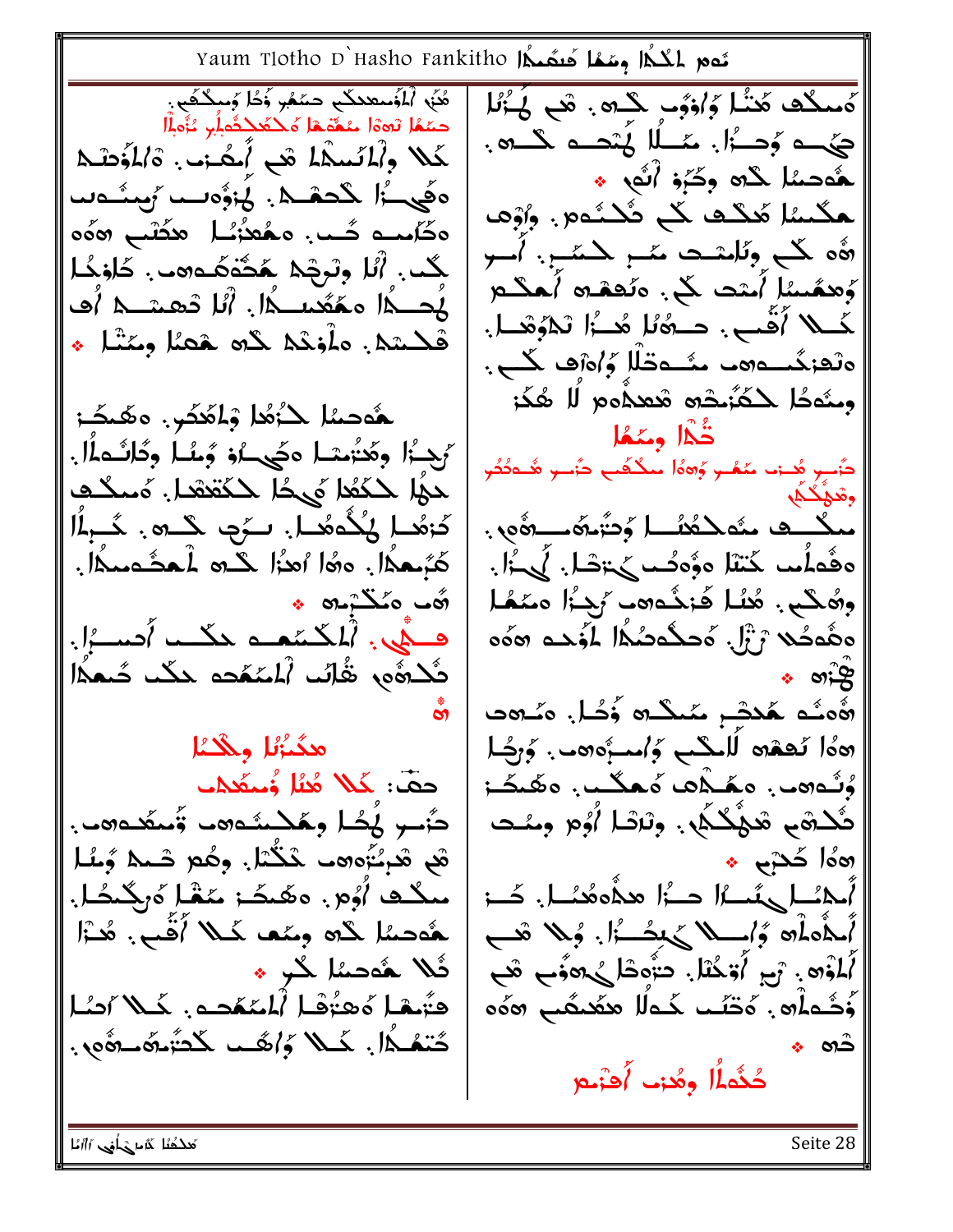Yaum Tlotho D`Hasho Fankitho المُعَمُّم الله Yaum Tlotho D`Hasho Fankitho يُتصله هُلهُــا كَاهُلْقَـــهِ. حَنْــــــو | أُوجِيَرُهِ بِـ كَمِيلاً وَأَنْبِ هِوَٰا كَلْحِيَىُكُمَالَ وَهِلا خُورُكُما. كُـرِزْهِ كَعُما لِكُـُومُرا. وُهكَــا مَقْـا مكْفُبٍ هُــْزَا ثَــالا أمره أمساء المستوفين المستحد المستحد المستحدة هُوصمًا لكو ﴾ أَِهُــد هُــَٰٓنٍ ۢ قُاحَـتّــهُٯِ . ومَعْهُنْـا حَنّـد مَكَهُّنَّا مُسَّے. ةَالْمَعُمُّـــه قَبِ أَهْوُهِكُــمْ. سكُــفَ أَيْــزًا فَزَحْـَـهِ الْمَــوَكْتَبَهُمْ. دَّرَـــرِ وَحِنُــل كَـدَّــرِلَه هَنَّــمٍ. رَجِــزًا مثَـاممُــا مِعْـممُــا. هُــزًا | مصَّرِهُم هَزَمَ مَحْرِبْتُم \* وِهَٰدِهِ جِ شَيْدًا. هُنْ أَنَّمَلا حُوصِمًا | إِسْزُلَا حِمَّ: حَوَّهِ رَّفِيْنِ وَجُل أَدَّاثُهُ مِنْ مِنْ مِنْ أَرْأَآءِ هُـَـٰٓ الْمَـٰلَفَ . وْاهِدُا وْالْحَيْدَا حَسَيْدَهِ هِـزَهِ هِوْا. اصَّعًا. حَْصَصُلْ حُبِ وْصِمًا مَمْلًا. هُمُرَا لَكُفْتُوهِ وَحَسَرُهِ أَا فَقَالَ وَرُؤْمٍ هُوصِبُــل كُـــرٍ شَـوهِزُا ذُكَــلَ. هكْزُحِبُــل حْفَفْ وَلَا دُخْلَفْ لَمْ فَرَوْهِ وَ وَلَى مَنْهُمْ وَلَى مَنْهَا وَلَى مَنْهَا وَلَى مَنْهَا وَلَ ەَمكَحكْتُـا. وَهَزَهــكَم هَــ لَهَشَــْمَلَا. حَدَمثلا حَلاه الْأَسْلا وَمَعْكُفَ حَمْلِسُو هُٰزًا ثُلا هُوصِمًا جُرِ \* كَمِعُل كَبِعُبُل مِلْكُبُل أَهَذَا هَٰذَا لَاحُوْهُمْ دُهِنَا. وِلَاحُا وَحُبَ حقّ حثُلا هَرْمِ ٱلْمُكْمَدِ أبط كمع حكَّمِكْمَا مِعْمٍ خُصَمًا. وُصْلَ حَصَّاهُ٥٥ڡ } عَوْدًا هُ وُهُمْ هَا }. كَبِ نُسْمَهُ ادَّةَ الْكَفَعْدُمُّا. شُكَّىلاً لِمُعْنَفِظِ وُشَا كَبِ مْسَامُرٍ وَالْوَّالِ لِكُنَّكَ. هُوَهَعْكَمْ قْلَلْمَا حَرْحِمْلُ هُو هُوَهُمْ. ۞ آللا لكْس الْمَسْدُلِ. هَجْرْتَعْمْدْ الْمَسْلَى الْمَسْ الْمَسْلَمَ كَ**م**ْكَعُلْمُنَّة كَكَمَكْسِ ﴾ لَامْشُەھە ئېسز ھېھىدى ھەرا. مُەمشا كُــــــو أُوْحُــــا تُكُــــــە كَـكــُـــــــوو لَل ِ هَٰدِوُٰهُمْلِ. وَرَكَّهُ مُزْمَمُلُّ. بِثَّةٌ . جَنُّبِ 6ُ٥ مَنْعُرِ وَ3⁄2 أَلْمَـٰٓزَىٰٓئَى مَّى الْمَهْكْسِ، هَهْمَتْ حَيْثُهُ شُنُّهَا). وَلَا لِمُعَكِّدٍ وَهَبَ خَيْلاً أَوْجُلَ. أَمْوِضْرَ لمحشملا . | كَتْݣُطْلْ. هُـا وِمْنْكِ كُــفْ كَــفْت وُامِدْ هُوهِ لِلْأَكْسِرْهَا. ومِنْكَسْأَلْمْ هَوْهِ مُحْكَمَلْ هْدهاً و اللَّهُ عَنْهُمْ وَاللَّهُ عَنْهُمْ وَاللَّهُ . هُحِذْهِهَا وَلَا رُجْسا وِنَاحَـــرِ رَجِحُعَــا هَٰٓجَٰڹٯٖ حَكْسًا صْهِ هُـٰهِمَتَّوْهِ وَلَـٰهَا وَلَـٰهَـٰ أَوْاسْبَهْ مَصْرَ مِنْ مَسْتَمَرْمِ مِنْ مَسْتَمْسَ مِنْ مَسْتَمْسَ مِنْ مَسْتَمْسَ مِنْ مَسْتَمْسَ مَعَ مَنْ الْأَسْتِ وَهُمْ يَدْهُمْ بِهِ مِنْ يَدْرِي مِنْ يَدْرِي مِنْ يَدْرِي مِنْ يَدْرِي مِنْ الَمِنَا مَعْمَعٍ مِنْ مَنْ مِنْ مَكْمَ الْمُعَنَّفِي كمهيَّــهُ الصَّنْدُ الْمُحَمَّــــمِّ صَهْدَةٌ أَلَمَلَا وُحِنُـــا هِ هَجَــــُزْقَ حَكْتَــــْتِهِ ەكْتْݣَلْا ݣْتُلْاتْق. ۋْھْلْانْلْكْمْ كَاحْكُمْ لْمُتْقَابْ. وِمْكُمْدًا. كُمْ هُمْلْ لِمُحْتَامِ فَهِيْتُهُ . وِلْقُوعِيدِ لَالْمُوَّا وُوْمِيْلِ وِيَعْشَلُ. وَيُنْوَف مَـٰـٰٓ مْنَـٰدُہ مَّـٰحَـٰمَٰٓ کَـٰٰٓٓٓٓہُوا حرْجِنُنَـٰہ المثالة محفائي بمثله المفكعة Seite 29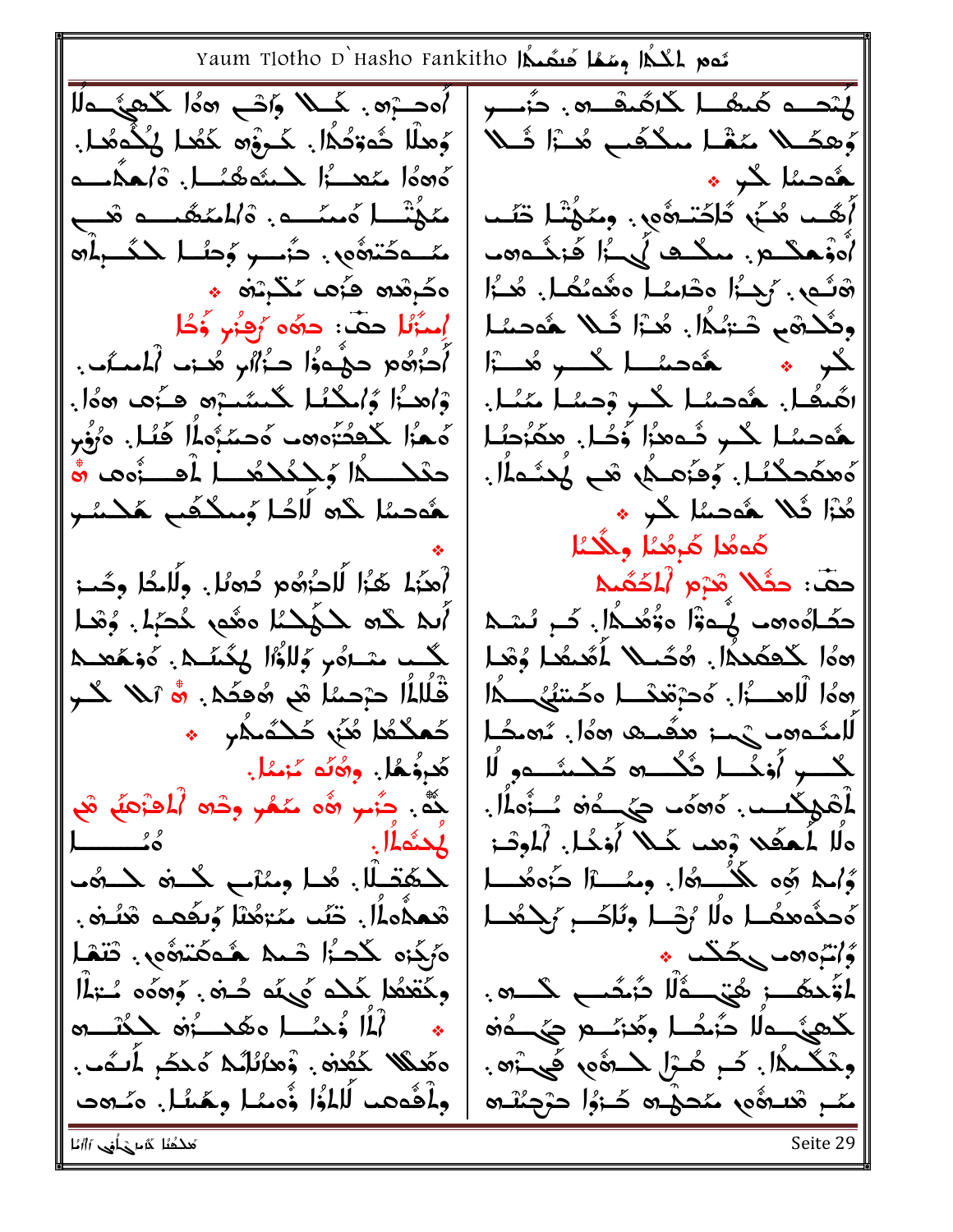Yaum Tlotho D`Hasho Fankitho المُعَمُّم الله Yaum Tlotho D`Hasho Fankitho ه ْ تَوْجَدْ حَدْ مَنْتُلْ. وَوَحَكُمْ خَرْهِ قَاوَّا لَّكْتُ مَحْبُرٍ!. مُحْصَّحْ أَضُوهِ لِمُلَمَّا مَتَرْهِدًا أُهِمْهِي ﴾  $\frac{1}{2}$ | لمُوَهَّمِ أُوَّزُلُ دُنْسًا ثُكِـــةُى. وُحْكُمُسْـا حَبْمــلًا هَاسسُب لَاحْدُوهُا وَحَمُدا حُدُمِّا. لمَصَّبُ لِمُلَّمِنُرِ وَلِمَم سَكَفَبٍ. حَدُّسِينَ أَيضُــأَبِي وِرُجِــدِ وَمُتَعَمِّسِينَ لَلصَّبِدِ: ەللە مەئىگىلە كىڭدە كوڭبۇ ھەرك ئىستۇھى وِذُه; مُ لَا هُلاَوُوْمُ . تَتَحْلَ وُتَـٰهُـبِ لَا هَارًّا ذُهَا وِهَارًّا مِكْتَبٍ 200 £20 ﴾ هْدْكُرْبُــ ، هُ *انــ*اهُه وِنُــهوُّرِ لَا مُنْصَـبِ أَمَّه وَيَجْدًا حَمَلًا حَزْمَةٍ وْأَمَّا كَمَنْهَا ۖ فَرْكُمْ حَبْرِ مَكْفُوهِ ݣَـ . هَعُدا تَحِدْا وُهكَّرْو ݣَـى. وُخْـُماًا <mark>ۇسۇل</mark> ەُ/ھقىلا ھەل. اُوُم ھۇزۇمھال. ، هُ- وَسَــدُنَا إِنْـــم حَعْـــا. هُحكّــــد وْأَكُلًّا هُمْ قُاؤُا مُحَكٍّز فُـُـمِّئُوا لِ. هُــْرَى لْمُحْمَدُ أَلَّهُ وَسَنْقَا دَهُا وُسَعُدٍ. مىڭى ئەڭكا. وفْـۋا ەلا قىمكىب. حكْلا مىڭگەھەر. كَھْزَىلا مْتَوَكْلُاھ ىُلمَّد: ھڪُسط<sup>ُ</sup>ا ÷ سُت سُمْحَمَّا وَجِيمًا. وهُنْزُو فِيَّة وْجِ أَآوِهُڢ مُنْزَا تَحْتَـلَ. أَوْحُحْمُدال هَنَّب مَّدَدِيَّةٌ وَكُلاً هُمْ قُبَاؤُلُ. وَهَبَالُ 10% مْتَبْعُ هَقْفُبٍ. مْتَآهْ أَهْمِكُمْ تَكْتُلْ ەْھگىدى خىقتا ەھككىل لىككىد مُحملًا. هـرًا في آه منّصوب حـده. هِ مَنْ الْمَحْكَبِ أَلْمَنْكُ صَلَاحًا |ەوقىل كىشەھگا ھ ممْم مِتْقَالَ وُبِكُتْلَ لَمَتْ مِنْهُمْ مِنْهُمْ وَمَنْهُمْ مِنْهُمْ مِنْهِ مِنْهِمْ مِنْهِ مِنْهِ كَسْتَتَمْ . مِكْنَ صَكْمَه لَهُمْ . وتَعْتَبَ يْشَمْلَا. وْهْدِ وْابُوْشْكْ هُنْزُو لَلْ إِنْتُ لْمُخْزَوِّىهَا. حَنَّمُو وَسَكَّفْعٍ. لَـ300ْ | نُرْو لَمُعْ \* للكم وَسَعْسِ \* مَعْصُب وْاهْتْمَا كُمْ رُضًا إِمَّا. كَهْشُمَا كَمْلَا لِكَـٰـكَٰا حُمُّنُـا حَنُــو مَـُـهُـو وَهِمَّا مَنْصُبٍ كَبِرٍ مُنْهَا إِنَّا. وَأَوْهَى وَٱلْمَنْسَةِ مىڭگىم. دَّىر ھُەككْر وُفَاھ كُم كَاهُدْهُــداُر. أَـــر هُـــــاَـدًا هـــرُم الُغُّا كُلُّلًا %َوْتُعْمِلُ. ۞ كَمْلاَهُــــ 200 ِ لَمُوَحَّـــٰــٰمَاً }. دَنْـَىــَـالِ كَالْمَــوا كَاتَّـَـمَــٰفِــــِــِ كَيكْتَنْهَا أَ. لَمَه وُدت وُسُلْ لمُؤْسِرُ لَهِمْ. لكُمبُرْتَبَ وَتَسْتَوْدُ حَيْجُدَدُكُو . وَمَعْلَفُو <mark>َوۡت ۞ُهِ. لَا حَضَـُرُمَٰلَ. *أ*َلَا حَضَـُـلا حَـَـٰى}.</mark> تَسِيم كَسَبِ لِكَمَرْهُمَا وُاهْزُاسْلًا . وْالْمَا <mark>لمقشه كَرْڅُملُر ﴾</mark> أَهِيَمِيمَ حَدَمَ هُدْهُبٍ لِمَظْهَلَ هُ وَاص كْمِعْطِ وجُبَّرَا. هْجِيْجا أُوضْحُوهِ ذُكَم الصَّعْل هِ مَعْلِ كَاهُمْ أَوْمُهُمْ هَنْنُمْ حَيْءٌ وَحِبًّا. تَعَلَّمُ الْمَسْتَمَامَةِ الْمُسْتَمَامَةِ الْمُسْتَمَامَةِ الْمُسْتَمَامَةِ الْمُسْتَمَامَةِ الْمُسْتَمَامَة Seite 30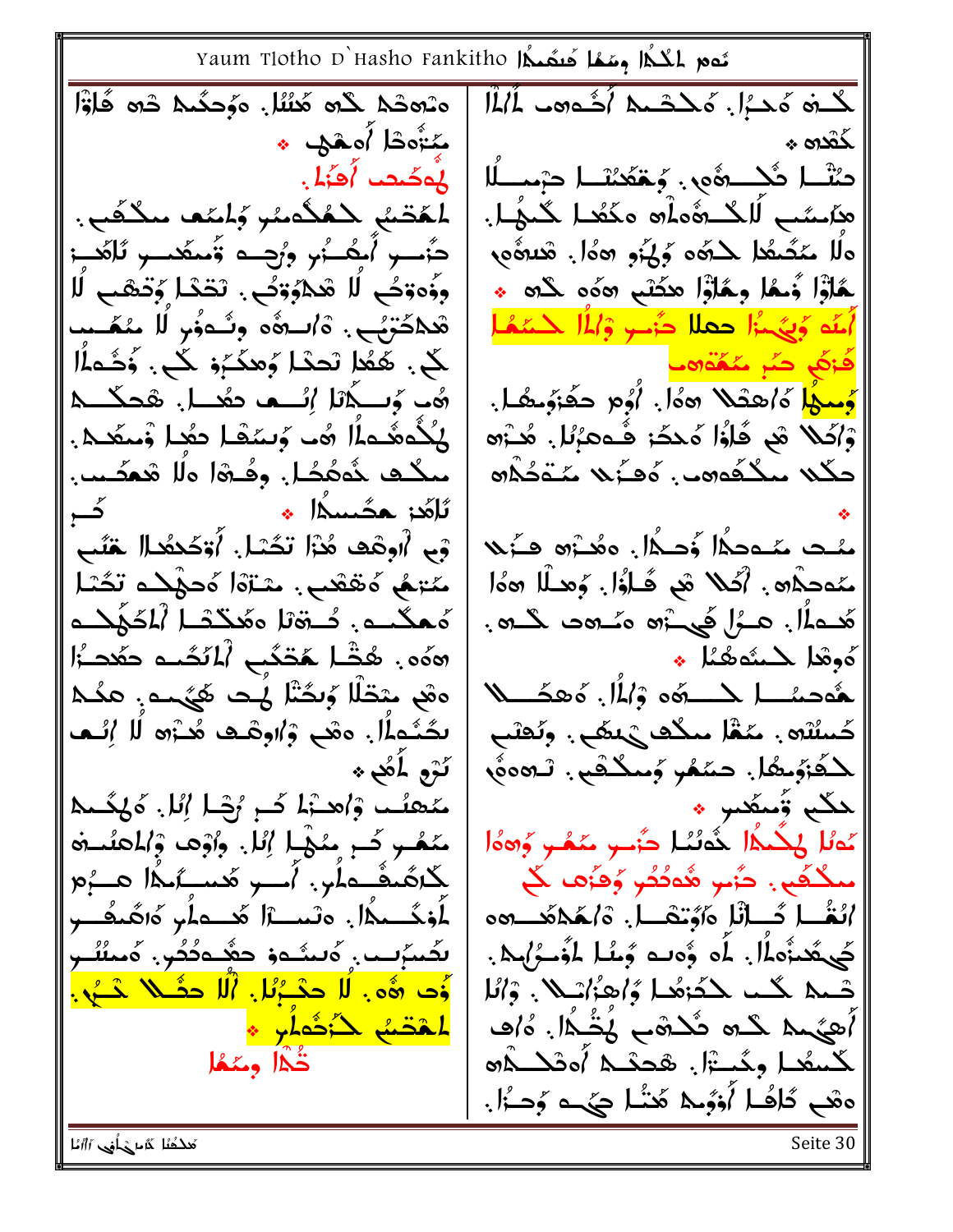Yaum Tlotho D`Hasho Fankitho المُمَمَّل الله Yaum Tlotho D`Hasho Fankitho عَبْسِ هُـ : مَعْسِ وَاهَا مَكْفَبٍ حَبْسِ هُــدَتْنُو كَمَعُدا وُلْمُو وِلْمُسْلَم حقّ: كُرِ هُزْمًا هُزْمً دُقْفَ ٱاهْا اْلْمَعْمَدِ 30ْ0 . وَحَادُمُا هَكَ وَوَا كُلُّهِ لَاحُرُوهُمْ أَحُلُّ وِكَقْفَطَ. حكَّــه اللهُ عَلَى مَضْــم من قائل الله عليه الله عليه السَّمَاء . تَعَزُّدَهَا مُتَكَعُلُ. كَمِلاً وُهَنَاهُوُها كَاكْمُفْلْ. حَزْمَعْكُمْ هُــْرْهِ هِيَّىبْ هِ٥ُﻭَ أَهْيُبِ هَمِيَّةُ مِنْ وَشَيْبًا كُتُمُسْلًا وقديم الأولى هيده ودا لتنسكك |قزئەەب كتىما \* كَحْبْرُه هَفْتْرُه لْحَسَّمْتْسْهِ. أُسِر أَهْل كَحَبُّ أَنَّوهِ - 30\$. أُمر وَّد مَمْثُلًا. وَزْيَرَ وُجْتُمَعُدُ مُدَّدِّدٌ . وَجَسَدَ لَكُحَنَّةِ يُوْتَكُمْ الْمُحْلَّفَ الْمُحْمَدِينَ وَالْمَحْمَوْرِينَ أَمْلَى لَا هُـدوْكُلٍّ. هُءَدسُـل كَــده وْالْمَلَا كَاهِمَّــد لِكَتُّــل: وُصَّـمُــل كَـــرَّة أَلَّلَ ٥كَزْكُمْ كُرْتُلُاهْ ثُمْ لِمُحْبُبْ \* أَحْرِهُدِهِ . }هِمْا وَحُلْتِهِ لَا شَدْفَعُيِي \* الأ اده المُتئَــوه أحــأدُوم وَمِــأمَّا أَهْمَا وَتَوَا أَسِرِ لَمَدُوَّا. أَهْنَى هَنُمِي حهْمَوُّا. أَهزًا وَلَمَلَا كَاكْنًا مَامَّوْ كَــلا حَكَمْحُوث أَهِقَـهِ . مِــَأَهِ لَموهُــوَذَأَلِ. ، هُوْل: ﴾ أَمْكُنُسا وِلَا يُوسِت هُوصةُ! هَ مُحدَّثَة مِنْ الْمُسْلَوُلُ. وَلَمَنِي مَا حَدَثَةَ مِ وُمكْسِنٍ. رُيَّنِي شَدِّهِ إِوَّاهِ وَحِسَرًا هَ وَهِ لَمَ ا كَمَلًا يَجْتُلْ. وَحَكَاظُمْ دَمِمْا تَعِيَّمِ \* . وِقُزُّهِكُمْ ﴾ [اُهنُّوا وَمِن اللَّحْسُنُـٰهَا الْعَشَامَةُ وَمَنَّى اللَّهَ | كُثُما| ومُن، كَحْقُوب ادَهْمْ : هَمُسُلْمَ لَكُبِلًا مَكْتَبِــة هُـَـٰهُ بصلىصاؤ مآه في لمؤم المكصري وْالْمَا لِحَقَّدَوْهُمُ مِنَّدَتِ وْالْمُوْمِعْدِكْمِ \* ذُٱٱلُّــالُّــا} . ٥َحــــةُڡ وَّ٥حكَّا وَاصَّــقَـــماًا إمآزال حقَّ عَدْه هُ هُوْمًا كَلَّهُ مُؤْمَّل َفَتْزَهَ أَخُمُهَــٰ. أَنكُـا وِهْتِكُـٰهُ رُهِنُـُهِ لَّهُ هَيْ أَوْقُوْمِهُ أَنْ مَرْحَدِهِ رَبِّ رَضُويَهِ كَعطَا وِلْمَقْوَمِ لَكْتُوا ۚ. لَمَٰى نُكُلِّ هُو ەُ اهْنَىب كەن. ۋاھْد كىب كالمُسا أَمكْنُا وَيُهِد هِهَا أَهْزًا ﴾ هُـهِ حكْمٍ هُكْبٍ هُـصْعٍ أَبِـهٍ. ةَاهُـــز ِ هُوصِمُا لَاحُا وِرُوْ كَبِكْتْبَا وُارْ يُسِبْرُهِ . لمَسْتُوبِ وَاصُلْ وِهُكْسُبٍ. وْاِسْسَاءَ ههجراً لمحتُزًا وسَمَعَتَ مُمعْدِهِ للطَّفَط ەلى ئېسىم ، «ئېسىلە ، «ئىسلا كۆھكتىگىچى» أَدَٰوَمَ. لَمَوَّبِ لِكُوْمِنَا وْٱلْمَكَلَاهِدِ دْ3 أَهْمَلاً. هُدَهُمْ هَا هَ الْمُتَمَاءُ حَسَّى الْمَا طُــِرةُو لِمَوْهَــا مِنْــرِ هُو صُلُــا وَلَمَكْكُمُ رَوْهِ لَكُمْ أَحْدَثُهُ مِنْكُمْ \* أُدَرُهُم. وُحِكْلَ قَبَارَةُ! وَلَا أَيْعَصُبُ أَلَلَا أَيْ ِ قَبْلٍ . أَسِ هَجْزًا هِمَّتْسْلَ <sub>كَعِنْ</sub> -تُلْقُون. لَمَ وَالْحَدَى هَنُهَ تَحَبَّا هَٰكُكُمَا هَٰؤُتَهَا ۖ  $\circ \mathring{\mathcal{L}}$ ەنگە ئەنگەن قە كَاكْتُمَالْ. كَمْصُلا شَنْتُ شَـْمَعْزُهِ أَ

المثالة صفائي الفكمة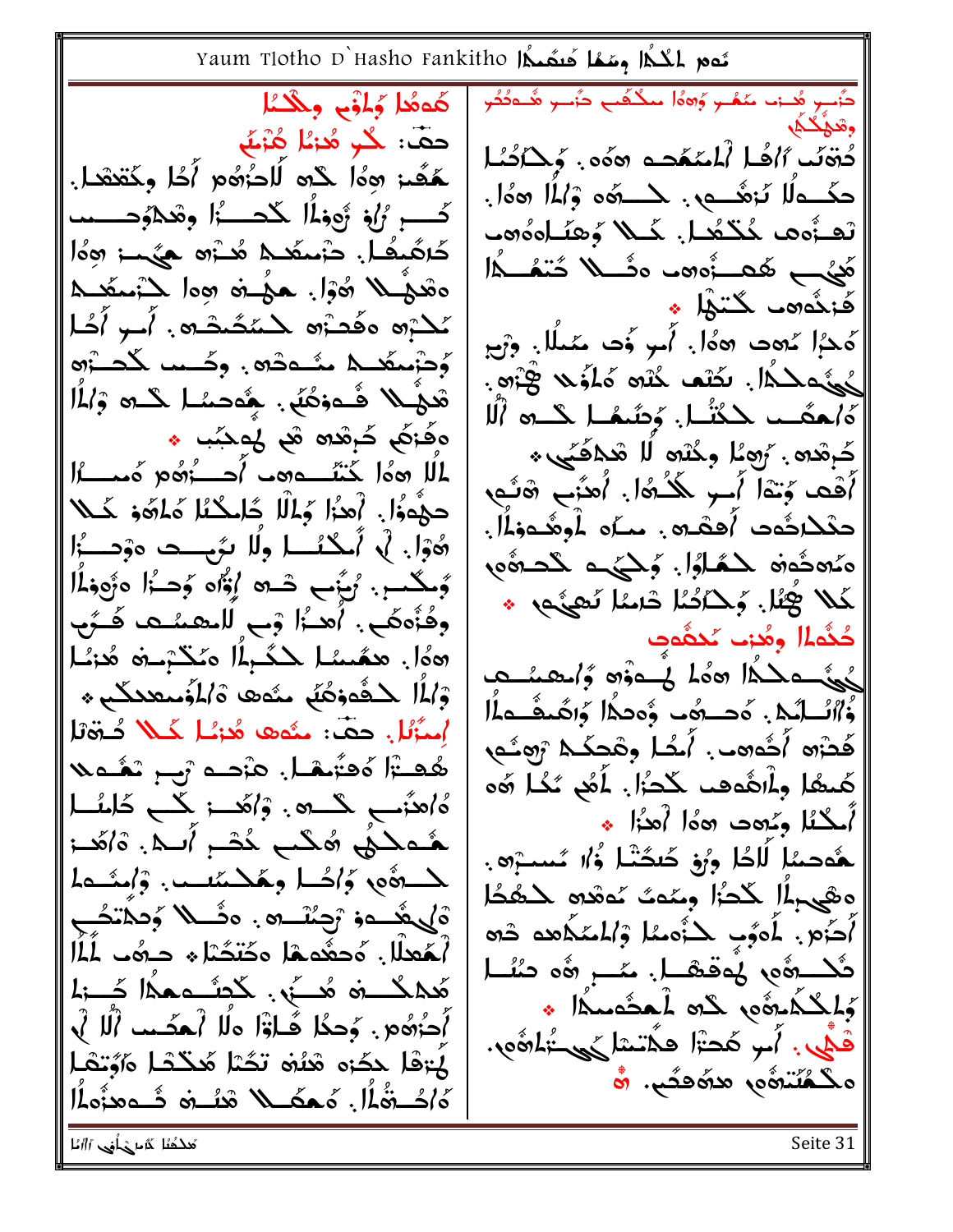Yaum Tlotho D`Hasho Fankitho |أَشَاء بَعْضِهُمْ الْمَسْمَاء لِكُمْكَمُسِمِ ٱاصْلَ. وِتَعْرُى كَرْمَحْتُ . لمَدَّهُ وَحَصَّهُكُمْ هَزَمَ شَرْبُكُمْ ﴾ حقوقه هُم يُحِكُرُا هَانَسِ أَسْرَهِ . كَــلا هَتُمْـلِ . مِنْمَهُ لَمَّاءَ الْمَسْمَدُ نِسْرٌ سِبْدَمِيْكَ وِلَلكُف خَرِيَكِمَا أَمْ ًا وَخَعْمًا. وَالْخُلَا وْاْسُمْ وْكَالْمُحْسَنَةِ وْهَالْمَدْ وْمْلَادَة وَرَوْا حِيْكُمْ لِمُسْمِلًا ، وَكُفُسَا َهُدَمُاه هُلُتُهُ . أَهَا أَلَمُكُنه وِكُلْتُهُنّ أَلَمَا . وتَعتَدُها أَنَّه هُمْ وَفِّي وَهُمْ وَمِنْ وَمِنْ مِنْهُمْ وَمِنْ يَعْلَمُونَ مِنْ الْمَ لِمَحْكُمِينَ رَوُّا كُتْعَمُّالُكُمْ) ﴾ كَبِ وَبِ هَٰهِ هُـماًا لِكَـمُـزَاًا مُـات. حِبُّا مُسْبِرًا وَٰاجْبِـلا كَلِمُتَّارِ. وَذُكُـا وحُدْزُهِ حِمَّا هُمْ حَمَّة هُو هُلْتِ أَحَلاً . مأەھعُل وُلِكْتُوماً!. ىشك شى وُومُعا. الأمَّارُ مُؤْتُمًا. وَهُصْلًا مِكْدُوما مُنَعُلًا كَبِ لمُحت 200 حَقْفَصَا حَـــوْهَا هِجُنَــا. ەكدۇەھىدا مىشىدە ھە اقىل ئىللا ھ 5هُداً ). شَدْيَــــا\$وُم ومنُــت 30% كَـُدْمِـــ حَقُّه أَهُدْ فَمِهْلَ أَمِثَلاً فَنِئُهِ. أَمِثَلا حَدَمِنَا لِمَتَعَلَّمُ الْمُحَدَّمِ فَهِيمًا. كَمِلًا حُمْدَرُه وُمِعًا وَتَشْمَهَت عَلَيْهِ ەھَكىر كَافْخُىل ھەَدَىُّلىگە. كَاھْــ أَهْد: هُـمـهـٰهُا أَوْهَـم هُـمـهُاْ. وْٱلْمُنْــمْ هُصُلاً خُودُاً مَرمُداً ﴾ كَاذْل. مىمَعَّى مَةْشَا. مِكْعُدا كَتْمُا. لْكُــرِ هُـــزما لْــمْــُـــمىماً هُـــزًا قَـرَمِهُـــر مكعب شاه أمسؤه بن مك \* مەمئىكى ئەھمە / المُكەرْمِنْ وِقْعِهُمْ إِحْقَدِهْمٍ . أَحِنَّا الْأَاسِرِ. ݣُــُر لِمُحب لِمَوْسِكًا هُــــُرَا بِكَنْـــــــا. وُبِكَنْــــا كَثّْمَلَأَ وهُذِب أُهْزَمِهِ هُنَّه ٱمْلَوْسَعَدِكَـــحِ سَمُو وَّذَا وَسَكَــُع .<br>سَمُا تَــهَا مُنَعَّمَــهَا مُــحَمَدَتُملُو غُنُّماًا لكُف هوُا مُتَكُوُّا وَيَحَيَّمَاًا. حَقَّومُنَا يُوسُمُ أَوْصًا مَكْتَكَـبٍ. وُهكَـزَه مَكْعُمُا وِضًا ۖ هُـُمتَكُـفُـمٍ. الله: ٥٥١ لْعَتْـلًا جُعمُسْل هُت لَمْهُمْلًا سِكْتَ تْنُزْا مَكْسًا هَوَمْلْ. مْكْتُرْهْ وُمِنْمْهَا ا بِصِنْتِهِ أَلْمَ الْمَحْمَدِ بِصَٰلَهُمْ لَمْ الْمَرْجِعَةِ مِنْ الْمَرْجَعَةِ ىگىنى كېرنى هَيُّي لَاهِمُّا. وْاٰلَمَّا وِتَحْوَّدَ هُمْتَنَبِّدُو ذَكَرا وسُمُا أُه وُهُا حهُدا ٱبللَٰمـــكَمــه. حكَـهُــمقُــملَٰا دَّەبِر رُفتە مَمْنز وُ‰ا مَكْتَفت دَّەبز ھُندَدُدْر وَمِيلُكِبٍ. مِمْكِنِكَ أَوُمْ هُوَ مُكْمَلٍ. حقْفِيهِ وَالْمُسْمَلَانَ وُسِيعَةَ حَسَنَةً لَلَّهِ وَسَيَدِينًا وَالَّهَ - كَاثْمَىقُل*ا أَه*كْعَد*ا نُ*عِهُرِ \* لَمْ هَمَعُدِهِ أَسْكُمْ سُهْدَلَا. فَزَخْهِ وَهِ ۇيگىمەدگەنسىھە كىسىز مىلسا. حُتْقَا لَلْكُوَّا. مِكْفَ كُنْبِعًا وَاهِيَبْ هُمصًا مَلَكُم وهُـوسرُا تَمْكُـونِ. تَعَلَّمُ الْمُسْتَمَامَةِ الْمُسْتَمَامَةِ الْمُسْتَمَامَةِ الْمُسْتَمَامَةِ الْمُسْتَمَامَةِ الْمُسْتَمَامَة Seite 32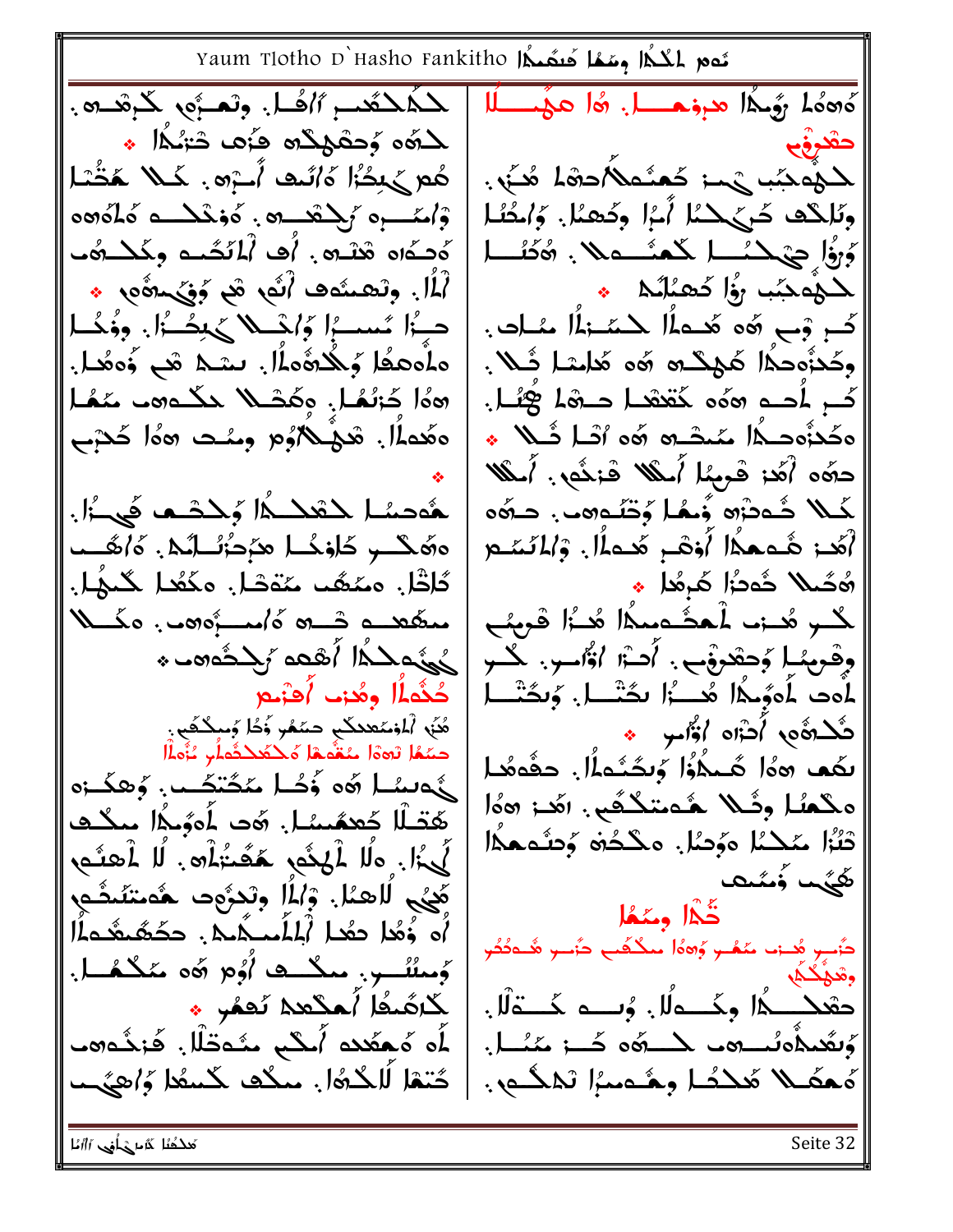Yaum Tlotho D`Hasho Fankitho |أَشَامَ اللهُ عَلَيْهِمْ Yaum Tlotho D`Hasho Fankitho دَّدُّا. أَهُم) لَمْنَى 300 لَاه. كَافَا هَ ْدَحُمُلُ ۚ أَيُ إِلَّا وَٱلْهُمِ لَهُ وَهُد لَّا تَحَدَّكُمْ }. مىڭىگ قىدۇڭگى. ھى*نگى*س تى*نى*ك لْمُوْلَا مُعْصَبْ أَنُسْمٍ. مَلَوُّهِمْ وَقِسْمَ ەتمككىب ككبر كى ملاب <del>ئ</del>ەەئ كَاثْمُكُلْ: مِنْكُ هُكْتُمَ مَكْمِعُطْ لِحَمَّـٰٓ: وَاللَّهُ عَامَلُهُ مِنْ اللَّهُ مَنْ اللَّهُ مَنْ اللَّهُ مِنْ اللَّهُ مِنْ اللَّهُ مِن هَمَّسُلَ هُزُوَّا مِمَلًا يُتَجِم كَلِّهِ . كَجَلًا ەلمىگكىسىگە لەشكىلا كىلە ەتىسال وُهكَّرْه لْكَفَرْخُوج. ولْكَمْسُحُّـوم حَنُّـوم هْلِلُمُعْرِ هُــمِ ٱلمصْــمِ. أَهُــ; هَعنشَمِ هُــ; ال قَمِّي فَيُوشُم وَالمُؤْمَسِهِ حَكْتَسْوَهِ وَالْمَرْجَعَةِ أَاكْتَبَ . رْهِنْـا كْرِهْـــو كَكِتْتَعْــا لحقهكسر. أهَس: أاههَما أه تُسألها أَحسُرًا مَحكَّىرٍ أُهُىعه هنُعُل. قُ ەَىشَـما كَتْفـرە . ەھُـا وْ/ائىنىـم تىمْـا كَمِعُدا وَلِمُحْكَمَا وِلِحْكَمَا  $\int_{0}^{2}\cos^{2}\theta d\theta$  الله الله عن أبل كَة وِكْدِ هُوصْدَا هُزْمًا قَوَّةً ﴾ أَهَذَا كِلَّهِ هَذَا لَلصُّوُّهِ . كَرِ نُسْمَ هُم هُدِوُهُا. هُمِ هُمَعَكُمُ هَ مَدًّ. لكبر لمُوصِبًا مَبْالٍ ولَا هُلْلًا. وهُلما زُّمِهِ إِيَّهُ}. أَا كَعِكْمِ كُ3ْمَا هُزُمْ}. كَمِيْدًا وَاسْتَ مِنْ مَاهَ مِنْ مَاسَدَانَ الْمُدَةَ وهُــودُنُو هُا ٱلْمُكَــــلا . هُوَجِسُـــا َكَتُعَلَّا وَهَـٰٓا كُبُرٍ. ۚ هَٰاؤُسِعِ ٱسْبُرٍ شَي أَنْعَفَـْمَ لَكُمْلِيَاً. مِنْـُمَـٰ مَاهُا أَوْمِنُـا يُكْمَل. وهَا وْجُرَا لِمَلَا حَلْكُمُلْ. وْكَلْكْرِ لِمُلْكَفُدِّرِهِ وَمَنْ يَحْمَدُ لَكُمْ الْمُحْمَدِينَ وَمِنْ الْمُحْمَّرِ وَمِنْ الْمُحْمَّرِ وَمَ وِلَا أَدَيُّكِمْ. وِحُمْسُدُه ذَوْهُبِ كُبْ لمستُمْ وَهُمُسْكَ فَقَدْ الْمُسْدِدِينَ مِنْ الْمُسْدَدِينَ مِنْ الْمُسْتَدِينَ مِنْ الْمُسْتَدِينَ لمفظر مكاملة الشعف المقعط وَٰآٰىكُمْ وَٰٓٓٓٓٓٓٓٓٓٓٓہُٓٓ فَیۡ ہُمۡتَد ہُنَّے ہُوۡہُنَّا ۖ. وْكِلْمُسَمَّد. هَي هُرِمُتُوه، حَكْشَلْ. وِهُمِمَّا رُؤُه كُبِ. آكِمَ يُتَصِم أَهْدُا هُ/اهۡکُم شَوۡلًا ۖ فَءوۡکُلٖ ہ کَمَکۡ; مَمُا ەرگىئـــا. ھُەئـــە وُھئــــ قــــــْمُلًا. صْهْ وَهِمْاً. حَكَـٰدًا واوْٓا معُنكَب حَقَّقُومًا لَحْتَمْ مُكْتَوَرُهُ . وَهُوَ أَسْلَمُوهَتْ ∻ တံ⊃ إِنَّ مِنْ الْمَوْالِمُ الْمُسَارِ. لِمَسْتُمْهُ وَوَصَّلَ وتكبِّط هُدَيِّكُ وهُ وَهُوَ وَهُدِيهِ وَادًا وَعَّةَلَا لَمُعْتَقَعَلَ. أَهمَّعَبِ هِءُا هُنْزَا شَرْكُمَا. لمَعْدِماً أَ. وَهَٰا مُكْتَ هُوَ مُعْدِمًا \* حقَّ: هُوهُمُا كَدَكْتَرَا هِ هُمْ رَوْمُ مَعْشَفٍ. هُمْ هُـُزَا ھىمَسَا وْاٰلِمَا كَــُــودُكَ وَمَـكَــَـب وثَــلًا. مُكَــز لَكَــتِكْــلًا. وتَصفُـدو 30% أَرْيُكُت. هُ‰ا ﴾ وْحسًا مَنْدا وشَه َ كَنُوْصًا هُوَ وُوْثَعَــدَ ٱلۡوَٰٓ ۚ رَجُـٰلَ بِمَـٰٓءَا لَسئَماًا ۖ كَكُتِّرُهِ مِن ۖ وَكُنُهُما ۖ دَهُوۡا حَكَّى ٱلمُعْتَوَّمَةِ . مَنْهَا حَكَيْلُو وَيُحِبَّا كَلًّا لَمَوْدُرٍ. هُمْقُمْعُلْ كُلُّرٍ وِلْمُحَمَّد لْحَيْقُوذِ ۞ أَهُ ﴾ المثالة معفائيها الفكفة Seite 33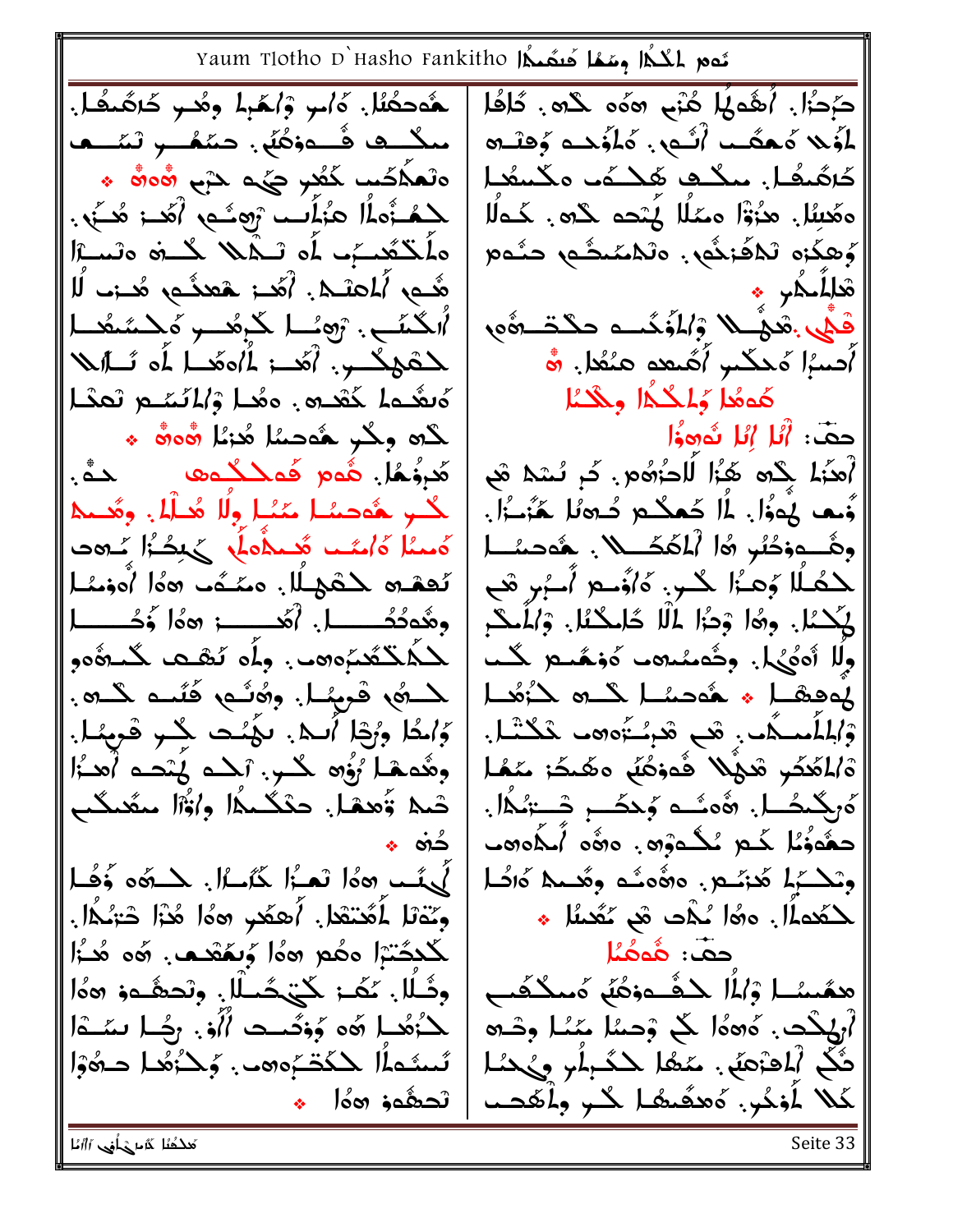Yaum Tlotho D`Hasho Fankitho |أَشَاء بَعْضِهُمْ الْمَسْمَاء مُنِلَّبٍ هُمَدَّهُنَّا. هَمكُمَــْتَ لَعَكَب لِحْمَى وَهِمَكَ وَالْمُلَوَّسِعِ كَلَّاأُوْ. رَجُل وتَصفُّوف مُنْزَرِه حَمُّدَكُتُوهِ . لِلْأَرْهَا لَسْلَا ەقتقكمىقى \* حْكِمًا هُوَا هِهَا حَكَمِيكُمْا. هِؤُوب لَم ادهُ المُعْدُدُ اللَّهُ مَعْسَفُهِ (وَهُ) وَيَعْطِل لمستُملم أَلَهُسي لَمُسو تَوَيَكْسو. 60 هْمِ وَفِيْ£ . مَحْثُه وِلَا تَـ\$هُوْ. كَــرٍ مــارا لِّحِمَا وَذَهَا وَحِكْتُمَا. أَلْمَوَّو وَسَأَلَ لْحَمْدْ; وَدَعْلُو هُمْقَعْمٍ. لِحَكْمِمًا | هُددُکُر . /ُه هُنُا لَمُکًا . // \ /ُلَا هَنُـر . كَيْݣَالْا رەھْلْ. جْھُدْسْلا كْلْتْرَة كْتْتْمَرْغْشْلْ ٱلمَّكُر وُحثَكْشَى نَاهِنْهِ هَعَكُمْلَا َوۡاللہِ ہُنا۔ وَلٰمَصۡیٰ لَگ شَیۡکَ نُصۡم کَ أَمُل: لَا هُــــــزم لَا هُدِيُ ــِـل هوُدا هُوٓا. هَٰنُه کَب وِلَٰا نَدْهُوْ حُرِ هُٰذِبٍ. کَبِ مَٰنْاًا مَّةَ الْمَمْ أَمَّةَ مِنْ مَكْنَ مَنْ مَكْمَةٍ مِنْ مَكْتَبَةٍ مِنْ مَكْتَبَةٍ مِنْ مَكْتَبَةٍ مِنْ ۔ حدُّہ کہ گنا ہُنا و کُھکُما ہُ کہ مثَّدَکُو تَعُدَا ٱلْمُؤْتَى ﴾ کُس ممْـآل للأَمْصُـو ، ھُوْلِ، وَلِمَعْسِي كَسْبَ قَدْ كَسَبَ أَنْسَكَ كَمَّالُ: كَرِ هَٰذِتْنِ هُـٰدَوِهَٰذَا لَمَكِّفَدَ مِنْ . لْحُدُهِبٍ. هَٰا حَقَصُا ٱلْحُلِّ خَلْعَ أَوْحُلٍ. أَه جُبِكُ; هُكُمُلْ. هِنُمُوْا مُعْبِلًا. هَ/سو وْتَـــْتِيْكَا لْمُوتَى كَـــْمَا هُوْا يُعْزَلُهِــب لَكَحَــرًا لَمُعْنَــم، كَحــرًا كَمــرُّوُّا. كُـــر | فُزُّەھىسە. ەڭلۇسىل ھَكَدەلمىسى ۋاپ هُوَصِيْطٍ شَـوْتُوهِ وِخْكْسُطٍ. لِمَوْمِدًا | كَـْـْمَعُـْرِ حَثَّـْـْـْكَـْرٍ ۚ \*<br>| يَـْمَـٰزِ بِكْـٰرٍ مُّنَىٰ أَبِـمُّنُٰٓا ِ. لَا أَ10% كَـْـٰفِـيْـا قْ يَكْسُدُ أَحْسَىٰ. 200 مَكْسُد 20\$ بِمُ أَمَّارٍ. ﴾ أه هُدًا ﴾ِڪُل هڪَهُمُعا. مشَمِعا حكَــُـــا  $\frac{1}{2}$ أَهْلُمُدَى وَٱمْكِنُوا ﴾ كَحَزَىكُا. لَا تَاهدُوْي كَقْفَصَا وَصْبْكُا. أَمْ هُــَـنَّ لَى هُوٓاً أَبَـدْ مَـــهَ . هَـُـمَـٰـدُ ) ولَمَحْتَمَرُا مِحَمَّدَ خَمَلاً وَّدَهِ. أَوْحُل ِّ ثُمْوَهِمُّا عُنْهَا }هُا . إِلَّا قَرْبُكُمْ كَكْسُمُو هَٰى ٱلْحُا. لْمَعْمَل ﴾ هُوسُا. لَحْشُوءُا كَسْبَ لَمُعْسِىنِ. أَلَمْ وَْهْسَتْ هَتْيَ كَسْبَ وَلَمَسَى تَيْكُبُ وَلَمِنَ مِنْ الْمَرْكَبَةِ وَسَمَّاءِ ۚ دَمَكُم ﴾ محكمة الأمر، معكَّد عَلَيْهِ مَكْتُم وَسَلَّمَ مَنْ مَكْتُم مَنْ ـأَاهِ أَوْلَى أَمْرُجُ أَيْضًا هُنُّوا وَلَمْ يَوْمَ مُنْ الْمَرْحَمَ أَوْهُد هَا هَنْا جَهْد كَهْلٍ. خُزْهُنَا هِ هَٰعَدها لَه وُ هُمْلِ. لَا أَهْلَالَا هَنُو مَعْنُلُلُ. وَحِــزًا خَــْزُبُـدًا. هَعْبُــا هَا هُــزُهُا كَــزُهُا ةاھۋا گُب پُّبُرا فَعِ هَدُبِر \*<br>اُه پُڪُل اُسھُّہ وَحْبَقَتا. اُلمُلَســدُــد للسرةَ اهْمَ رِسِمَسْمِي الْمَسْرِينَ وِلْمُكْتُسْبَرُهُمْ حَكْمٍ وَنُكْتُ أَنَّسَى . كَوْتَحْمَدْ أَيْمِ ۖ حَذْثَهُ ۖ وَاللَّهُ ۚ وَاللَّهُ ۚ وَاللَّهُ وَالَّذِينَ وَالَّذِينَ وَالَّذِينَ كَمْسَى شَكّْسَوْهِ مِنْ كَلَّا هُمُا كَحَمَىهُمْ } َ كَـثُوُوْا مِعْقَعَه ۞هُ مَا أُمِرٍ وَكَـثَـٰهِمَنُوْ . لْحَقْتُووْلِ. هُبِهُكُمْ كَيْبِكُمْتْوَلْ. مُحَتَّصْل أَمْلًا هُذِب مِنْدَهُلَ. يُجِبُّرِ كَــدُّمَّا يُخُطْلُ. الماأأ موه أيؤكم المفكعة Seite 34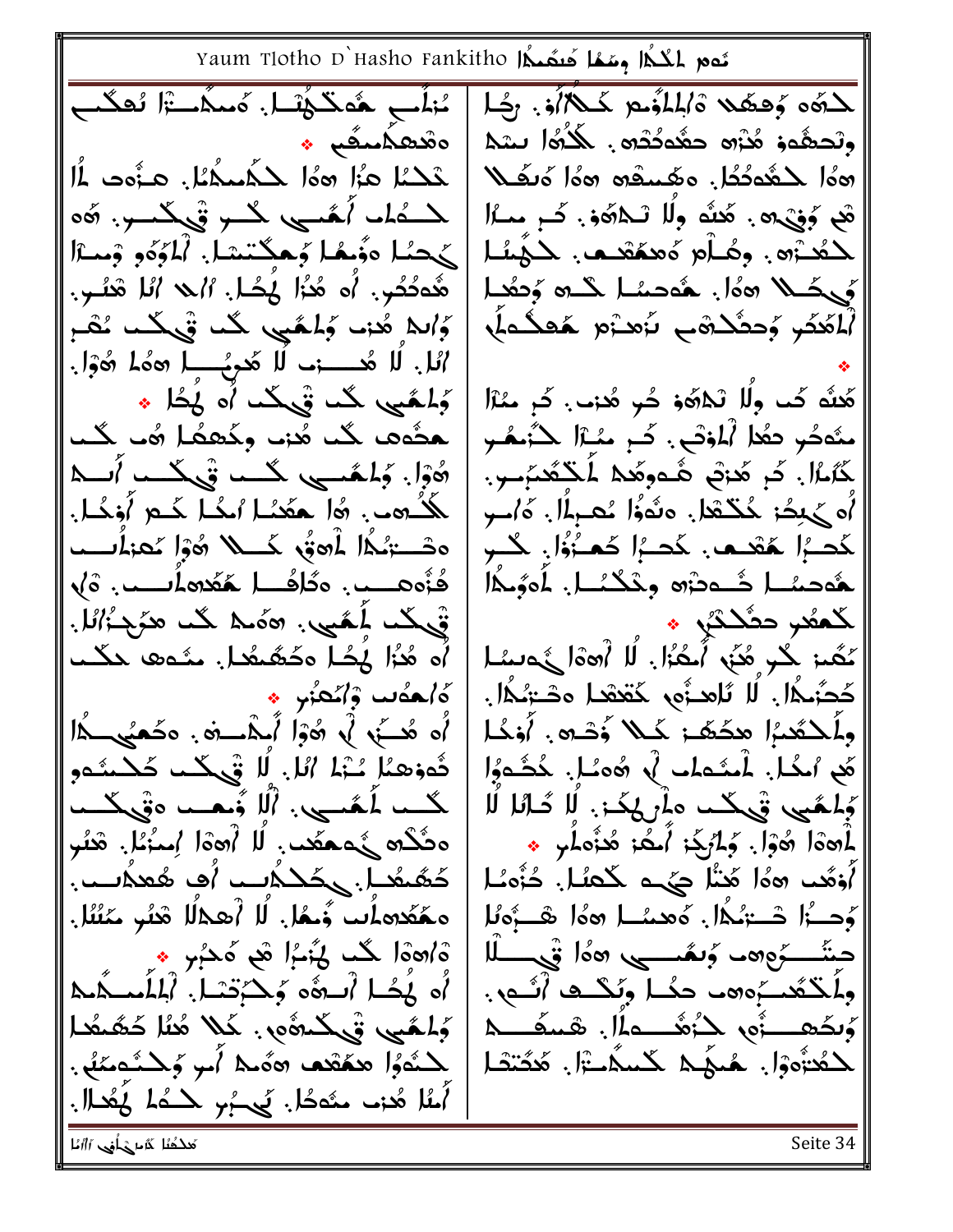Yaum Tlotho D`Hasho Fankitho المُعَمُّم الله Yaum Tlotho D`Hasho Fankitho وَمُاهَسِي بِكَ وَسَيَكْلِ مِنْ الْمَسْرِ وَهُو حَيْكُمُهُمْ، وَ}1ًا حَسَّرْكًا و{ْهَدَكَتْهِ هَكَــــلا يُتَعَمــــو. أو هَعهــا وُحُـــا دْهِ ثَكْـْهُمْ إِذًا. هُوِهْدُه أَهْمِ كَـْلا ەنھُنُّا. كىتىھُەدَا كىمُنا ، كَاكْزْكْمْ ﴾ ذُكَّا وسُمُّا يُهْدَدُ الْأَرْجَنُكُ أَمْدَ عَمْسَهِ حَرْهَدِهِ دَّاسِرِ هُــْاب مَنْعُسِرِ وَ16% مَنْكَافَتِ دَّاسِرِ هُـــدَتُتُر وَّەمُدا ەڭمەنگىل كىرە ئاھشىمىدا ھ قْمَحْكُمُوا بِ أَمَّا هِمَّكْ كَمَّةٌ مِنْ الْمَسْتَقَامَ وُسكَـٰهَا أَنَّـٰهِ كَـٰهُـا كَعنُـٰهِ\ . ةَالمُأَا  $\stackrel{*}{\bullet}$ . مِمَا)ەەك كَاللَّهِ دَائْمِكْمَلَّا مِنْ مَ هَكُمْ كَلُّهُ فِي أُولَّسُهُ، وَصَبِّر كَدِّمُوا وُ}وْحِكَا وِيْكْتَار مَعْدَهِ كَلَّمْلَ أَنَّهَجَ دَلْقَتَهِ لَكُمْ مَا مُهْمَدِ حقَّ: كَدْزُهِجْهُلْ جُنِيفُيهِ لَهُمْ الْمَوْلَمِ وَالْمَوْلَمِ وَإِلَيْهِمْ وَالْمَرْضَى وَالْمَحْمَلُومِ وَالْمَحْمَدِ دَّىبِ ٱكْبُل. وِشَرْيُلا مِنْدَدُه . هُم شَمْ هُدُماً. وَهُدَلَا تَبُّبُ رَهِيُمِ. لا تَبْحُم وَْمِلًا مِّدْيَكُمْ). وَسَّحَكُمْ أَوُمْ. تَعَزُّهْ ١ مْسَمْر وَمِىكُفْب أَرْكِكْتِكْ. 7ْ20ْ كَرْهْدِهِ . هَكْرِهُدْهُ أَهْدُرُ لَكَتْعَهُمْ الْمُ ھُەھى*ئا* كىشەككو \* أُمُوحًا. وهُم خَفًّا وحَعُدا أَمْاهِمْ \* \* حِفْحِمِبُل كَـهُكُومَيُنِ. هُذَا وِهَٰلَاتُنَا وَحَبَ لْمِحْمَلُو. مَعْصُدْ ٱلْحُتَّمِّسُو. وَلَا تُكْبَرُه مَكَــٰ حَرَدُ: هَـدُــا كَـحَتْهَـا. هُــ هُتُوْسَطَ وَحَكُمْ وَضُحِلَبٍ هِكُدٍ . وَهُوَ وَ  $\hat{\mathbf{e}}$  $\longrightarrow$   $\hat{\mathbf{e}}$  $\longrightarrow$  $\hat{\mathbf{e}}$ . ِ هُدَ*مِنْدا لِحَ*ثُد*ُدُو ﴾* حقّ : لِمُعْلِّمُهُمْ وَهِ هُلْ لام الشيخ المسترك المستقلة في المستقلة بمستقلة بمستقلة بمستقلة المستقلة المستقلة المستقلة المستقلة ا وَّحُـاهُٮ ڕۢٮڞٞـڡڶؙۭڔ. ۅؙۿڬٮڹڶ؉ڴؗـۿٳ. \* الْمُكْمِنْهِنْ أَكْفَرْ مَكْنَةُ الْفُبْشَ حَيْبِهِـ هُدُواْ. وَكَـــ أَكَـــ هَا كُثْمَلُّا وهُزم كَحقُّوت كَسْحُلًا. {لِمُلْمَـــكَابَ دَفَّةِتْمَــْ دَرْشَــْ دَ. َهُحِفْطٍ وِرَهُكْبٍ مِّكْلُفِتُو وَهُمَّتَ مَّتَ ەمشى كېڭىشى مىئا. خىڭنىل أُهزُوهِ . لَكَهزُوهِ أَلْبَعْسُكَ كُلِّ قُكِّ: ەلكەنتەتل. ەلگە ھاتىپ ئىلىۋى كُنُّ وِتْحَاهَا وْحِسُلْ. لَا لْمُتَزَا لَحْدٍ وِهَنَّه دْنُكُمْ \* هَلِكُو وِلْمَوْهَا وْحِسُلْ. كَتَعْكَصُلُ وَٰصًا همُسْدًا وْالْمَالِ. شَيْبُلا هُـدَوْهُهُ. وِلَاسْل وأردةا دهَنا مكرد إلا كُلِّ \* كَے حسَّف، هَيقَنا كَے هَانَدُكَمِ. هَيْ لا تُسطُده من هُنْ اللَّهِ لَمْسَمْ تَعَادُ السَّمَاءُ السَّمَاءُ السَّمَاءُ السَّمَاءُ السَّمَاءُ السَّمَاءُ السَّمَاءُ السَّمَاءُ السَّمَاءُ السَّمَاءُ السَّمَاءُ السَّمَاءُ السَّمَاءُ السَّمَاءُ السَّمَاءُ السَّمَاءُ السَّمَاءُ السَّمَاءُ السَّمَاءُ السَّ Seite 35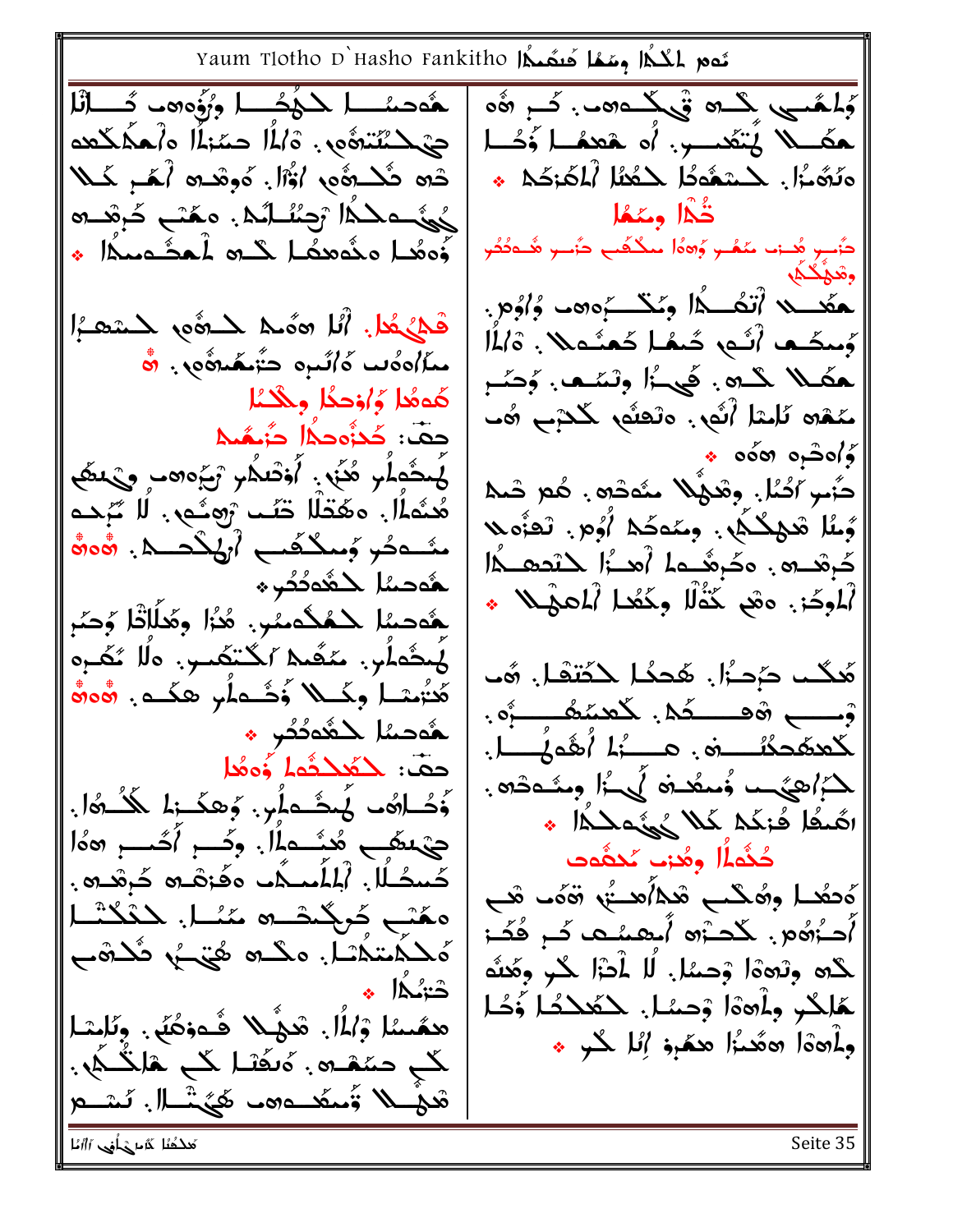Yaum Tlotho D`Hasho Fankitho |أَشَاء بِمَعْهُمْ الْحَمَارِينَ Yaum Tlotho D`Hasho Fankitho َّتِ مَكَّلًا. فَعَذَا كُنْهُ مَحْيَىلَا ٱسَكَّا َهُ/مُـم هُيُّةَوَٮِب. هَي مُعْمِلُ وِذَهْمَلُهِ. وُحَيْيٌّ وَحَامِدٍ ٱلْمُنَصَّدِ ﴾ أَحَمَّا أَـهِ مَاهَا جَهْدِهِ حَكْـهِ. خَلَاكُمْـَـا كَعْبُوْهُمْا. أَهُا تَكُفَّ 10% إِيُّهَٰذَا هْمِ كَرِ هُ٥ حَعْدِحُرَا. ٥تَهَذَا كُنْ آحَلًا. لْعَـٰهِ . لَعَقْصًا وَاوْحُـا وَشَـْلًا وَحَـٰثَوْهِ، أَهُجُمْ لَحْدَهُ هُمُّا لِحَرْوِيَهُمْ إِلَى الْمُسْتَمَرِ ەْھكىلى گىزە قىلىگا. ەڭىلا ئىسىرۇ أَتَسسكُفَ: شَعب مَتَعبدُا وحَكِلاَحُمِا أَسْلَا هُتَعْتُمُـــــــــــة، وَتَحْرِجْــــــة، هُمــــأَ း ၂၀၀ هُمْ مَمْ حَمْدٍ رَبِّهِ خَمْلًا. فَيُحِمُّد مِنْ مَمْ كَعْنْتُهَارُهِ ﴾ [وَهَجُو مِتَمَكَّنَاهُمْ أَمْرٍ لَهُــوْتِ كُـــة لِلْــمُمْـــمدُا. هْـــــكُمْ تْـــه وللكسؤا لمعهومهم وألا محكك  $\bullet$  AÓ $\rho$   $\bullet$   $\bullet$   $\bullet$   $\bullet$   $\bullet$   $\bullet$ ان دهُه عليه عليه الله عليه عليه من وِوّٗا هِءُا کِے آءه کَدُے آلِ کَے لا لْمُ يَعْمَلْ يَسْتَرْدُ \$ لَكُمْ مَا يَعْمَلْهُمْ لَمْ يَعْلَى الْمُسْتَرَبُّهُمْ مَا يَعْمَلْهُمْ لْمَوْهَدٍ مَعْبَدُهُ وَتَعَلَّمُ مِنْهُمْ وَقَالَ مِنْهُمْ مِنْهُمْ مِنْهُمْ مِنْهُمْ مِنْهُمْ مِنْ شه قريكانه شُمْ <mark>( وممُـهُ)</mark><br>چَّاسِ هُناس مَعْرِ وُها محكَّم حَّاسِ هُمَنُنُو وقَوْلِكَمْ) ەھكىلىم ئىملۇق . سۇھىم كەنئىم لْكُتُوهِ وَمَعْدَدٍ هُوَجَدُوهِ وَحَتَّقَدُوا . هُه أَحكَم ههُا. تَعْقَدُ حَكْمِلًا. أَهُدْ أَهْكَتُمْلَ أَحْكُمُهَا مُا كَلَّةُ مِنْ مَحْمَدَةً مَنْنَا أَمِرٍ هُودُتُا. هَمكُكَ أُوُمْ. وكَت ذَهِقُدْهُ أَحُلْ هُمْ شَمَّى . وِلْمُوَاْ لَكْتُهُ الأصف، وشعا تَمَاهُمْهَا لَيْسَمَعْ لْحَدُوْهِ هَدَّمَ; الْمُ مَكْرُوْ وَتَحْصَرِ لَحْسَرَهُ ْ هَزَوۡ مَعۡا ﴾ وَىعۡصَدُ شَنۡنَ ﴾ . حَيۡمَاوۡ وَمِنۡلُ ﴾ میگےلا کائملاً. کُم ھگے اچھ كَرْهُمَا وْأَهْبِ كَعُمَا كَتْبَهَٰمَا. أَمْلَئَتُمْتُ كَلْمِنُرْلَلِ. هَكَرْلُمْ وِكْلُهِ رُهُومُه لْلوقْف 600 )ُ لَاحُسَبُوْهِ . وِ30 أَوَّهَا أَلَسُمْ . أَحْــا هَسُــا مُـــــهڢ هوَّا كَلْوْكَسِلا قْتْئَبِ. هَكْسلا وْأَعْلَمْكْسُمْ گە: ئاھۇسى گەن ئەكسە ەُدَىْشَمالْ. ھكىزە ھەھ ئەسئىل كافچىل حَفْدِهِــزُا . هُمكْــف يْـــأَهْلَمْ . هِجْيِــلَه  $\ddot{\bm{\gamma}}$  ,  $\dot{\bm{\gamma}}$  ,  $\dot{\bm{\gamma}}$ مَكْمَدُونَ وَسِكْنَ أَصُلِ سَقَسِلًا حسُلًا حِكْعُلُاتْسا. مَحْكَمِ وَجُسَا. وَلَا سَمَعَهُمْ المَمْرِ 720 مِنْكُمْ مِنْكُمْ بِالْمِرْكَمَ تَمْكَسِعٌتُ مِنْ كَتَبَهُمْ أَهْوَقْتَ أَنْ وَهُبَ لَمَثْمَا هِيْمَ: كُلّْهُ مَكْ يَهْهَ لَأَهْلِي أَحْتَنِحْقَى كَمَوْقٍ فَيَحْمَدْتَهَا . وَثَلِكَمِ لَحَقُداً ەڭزقىلا ،چىڭخو. كىسگى قۇئىيگچو. وَ وَقَوْمًا. وَرَبِّ: مَكْحَدًا. وَهِذَهَا أَنَّهَ ەكسىس كىنىڭگەن قۇم بۇ ئايگىمك

المُأَا رِجَامَ لِمَا الْمُكَمَّ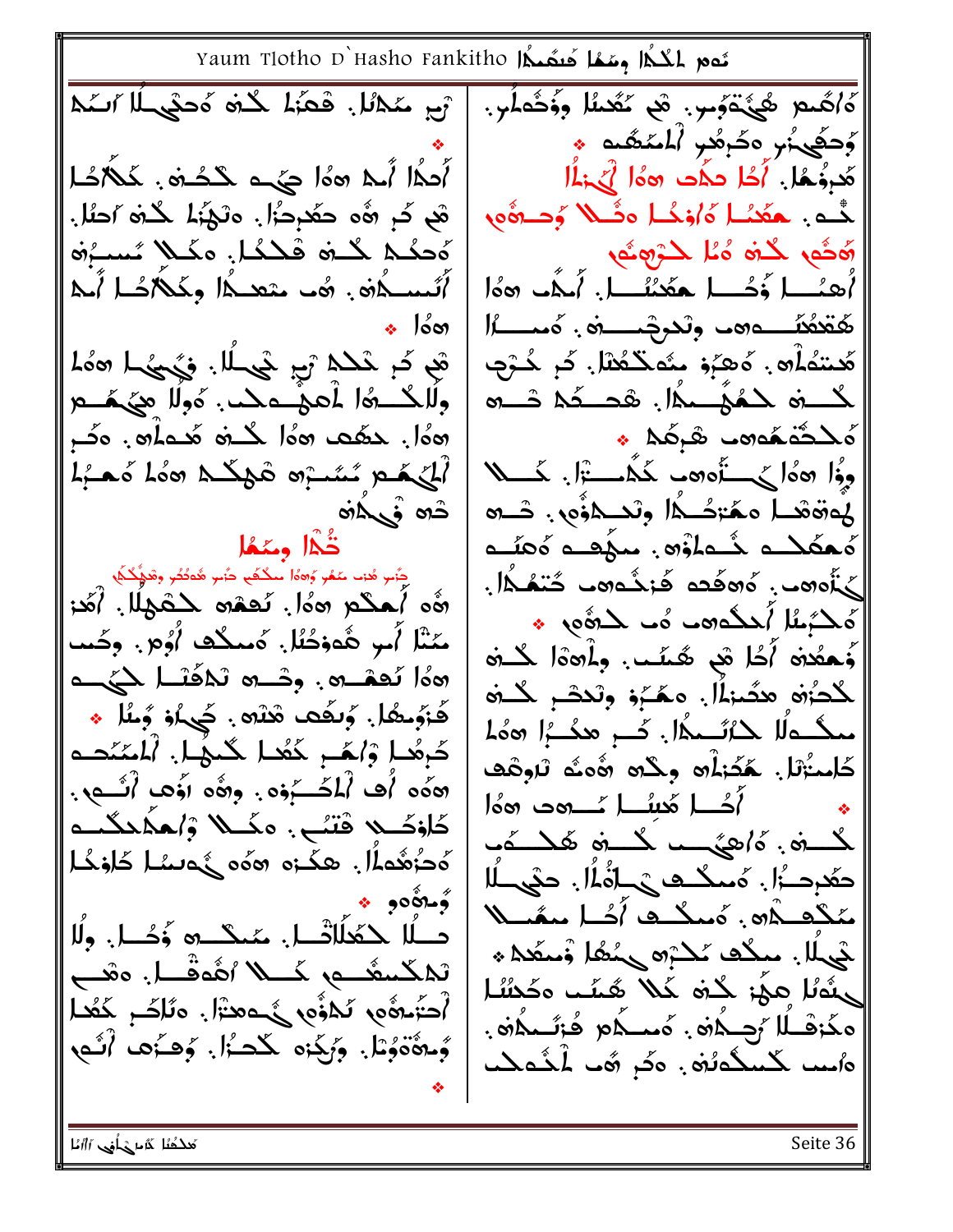Yaum Tlotho D`Hasho Fankitho |أَشَاء بَعْضِهُمْ الْمَسْمَاء هُ٥ وِحُصُنْا مِكَكَّبٍ مْعِ مَغْاً. مْمِكْكُمْ حِنْمَعْهُ . لِعَٰنَ لِمَنْ حِفْنِهِ لَمْ صَبْحَةٍ مِنْ عَامَةٍ هكلا مَقْا وُرِجًا. وَسقدكَبِ لَكُرُّهَ هُوصِيًا لَلِكُــوُولَىٰ. وَقَيَّـب خَفــزًا دەُنا ئەھْل. كَذَٰالَ كَامِيه 200 كُو. هَنُوْهَا هُنْبٍ هُزُمِيه كَبُسِعٍ فِي مَكْفَسًا مِنْهُمَا وَكُنْدُومَا | حَرْوَشُنُونَ كَسَلاً ٱفْسَارِ. إِذًا وَهُسْمَلًا مسَمَلَاءِ. وَسَعْدَكَمِ لَمَدْتُهَا \*  $\ast$   $\sim$ ന്ക് $\cdot$ | كُثْمَلُّا ومُّذِب أُهْزَمِهِ دَّمَىرِ وْٱلْمَلَاسَةَى وَٱلْعُلَّا حَسَّادُهُ ۞ أَلْ هُنَّىٰ ٱلمُفْسَعِدِكُبِ حَسَّمُ ٰ ذُكَر مُسَكَّفَبِ. حَسَّمًا<br>ثَ¤ةَا عُقْهَهَا هَكَعُلاَشَمَلُو غُثَمَلَا هُهكُلا مُقْلَ وَلَلْهُمْ رُكِّعْدُه فِأَمِّ. شے شُلا أوسقنكم \* محْــوقال كَتْعْـــل كُرْحْـــره روهُل. كَعُنـــل فَتِمْعٍ. تَهُـم حُـرٍ هُوصُـل. حـُرْا لْكُنّْهَا وِثَةُوْسًا. كَـٰھُزّْەكْب ەھْنَكْــز هِدْهِ مُنْسَلِ وَسَفْسَلِ هَكُنْدُ مَا مَحْكُفَبٍ . أَلُّهِ. وسُمكُمْ لَحَدَّرَه تَعَزُّه ٧٥. وُسقدكم أكلما أكلما قْدِيْنِ دَارُهِ رَجْعَتُ زُلْلٍ. هُنْكُسِرْ مَنْقْسَل ە ئېتنىڭ \* حقّ وَه هُووُلا دَّمَـــرِ 6هُو وِلَمــدَّمـ وَحَـُـولَمَنْ وَحَـولًا هِمُسْمًا لِكُثُوا. وَهِ لَا سُعْوِهَا. وسَغْرا مَثْلُ وِإِنْعُهَلَىٰ. وَهَبِكُ: مَنْقُلُ وَرِجُبِكُمْلَ. هكلا ههُا حرَّجِئْتُه هَلْيُعَهُمْ هِنَّهَم هَكُمْ الْا ضُلُّــــ هُـــوْهُوْرُهِ . لَكُعُـــا مْعِ مَنْقَا. حَدُاُمٍ كَبِرْهُمْ <del>ذَ</del>سْعَدَكَنِي \* لْكُنَّهَا وَثَوْمًا. وَكَرَوْ أَنَّقَ شَيْءٌ كَقَفْقُوا هُه کُمْ سُمَاوَّاً. هُوؤُهِ شَي مَعْقًا حَبْ مَعْقَا رْجِئْتْنَا. هَي كَحَزْمَاًا فَمِّي. حَقَّفَىُلا وِكُمْحَدَّةُو وِمِنُمْعَهِ ەُھَرَى كَيْ. كَمُلُو هُرِهُكَ \* هَمُسُلَّا أَنَّه شَيْلًا وَهُزْهزُومٍ. <mark>\*</mark> لَكَمُّا وْتَعَهْلًا مُدْدُهِ بِهَكْمَا فَيْهُرُهِ وَوْدِ أَلِيَهِ لِمَكْلِمًا هَنْنَا وَوَسْقَعْكَب َوۡۡاٰهُم الۡوَٰمِ . ٥٥-٥ هَدَّ مَنْقُلُ ٥٥-١ |حقَّ: أَهُل وصَّهُل  $\ast$  yhad أَلَمَ الصَّنَىٰ وَتَنصُدُدُ لَّكُمِيكُمْلَاتِ \$10 . همُسْلًا لَهُدُوا وَكَلا لِحَصْلاً وُسُلًّا. ەڭگىل گىچُل. وُەڭل ھگەھە /َگىــــــــو. ِ مَعْنَكُمْ خَامْلًا هُجْ يُقْدَلَ وَهْدٍ خُصَّرُهَا ا أَوْسِقْتِكُم لَمَدُّهُ \* بْنَتُوْمٌ لَكَى بِهِ حَكْمَاتٍ كَبِرْهُمْ وَمُتَعَمِّكُمْتِ هُه وِحُمْتُوهْا. جُنْزَا مِعْمَمْبِ لَكِ و. تْتُب مَّـٰٓرْهُنْا وُن مَّىثُوهِ ۖ كَـٰهُدماً!. همْسْل لْكُاهُا وَحَبْ عَمْرٍ. ۚ رَجِئْلَكُمْ ۇمقىنگىي ھ سُمك حُصفٌ: لَكَ يَسْتَمَعُ الْمَعْمَدِ مِنْهُمْ النظار معاشره الفكعة Seite 37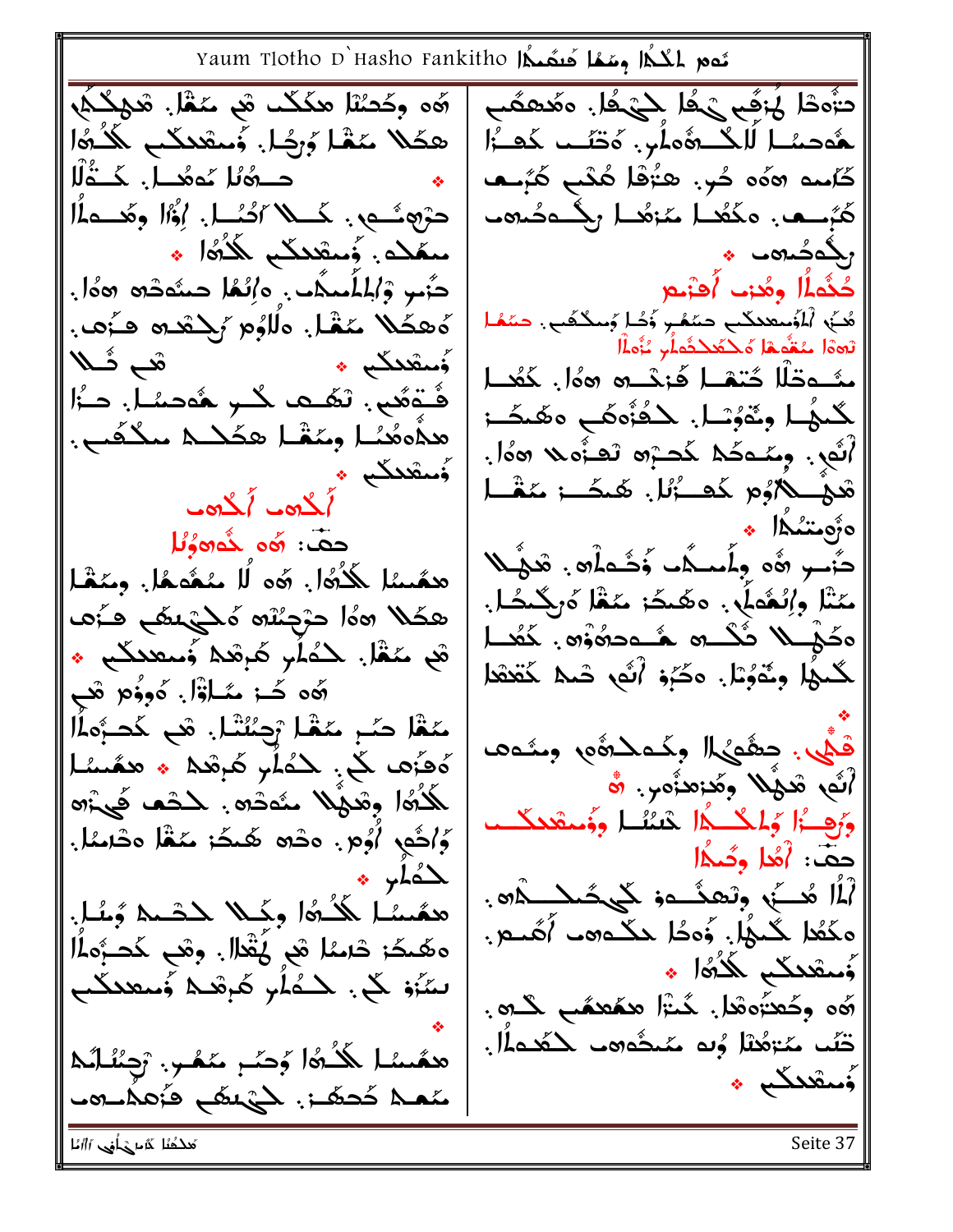Yaum Tlotho D`Hasho Fankitho المُعَمُّم الله Yaum Tlotho D`Hasho Fankitho هْمِ هُدَاًا لِحَدُاُمٍ. هُرْهُكُ وُسْعَدَكْبِ صْمِهِ أَهْشَرَا. وْأَلْمَلَا وُسِكْنِهَا صَبْوَت يُوءُا وشَيْعًا صُنُفًا \* وْأَهْبَ كَتْفَهَّعْ لَـٰهِۥۛٓڡ. حـهُلُا مُهمُـا. هكُ;هُولُا تَعـلُا معَّنْد شَمْهَيْم سُنِلُو وَدَهُما حَمَا. قَالَوْا هَي أَنْبَسُا كَسْـــاللا خَـــم خَّوُسْــا. ەُنھَـــت تَـھھُــا وُتَعَكَّمَ لَحَدُّهِ، كَسَبُلْكُمُهُ أَنْ \* وَفَكْتْلَ. ةْالمْمَعْدە وُبْعْدِدْەلُب \* ِ هُڪِماُ! وُحِکَّے اُتَنَـَى. ڪِرُهُ لَا يُوهُــا. كَرْهُمَا وُلْمَ 30\$ لَكْسُ لَمْسَكْسَد. لْمُسَمَّحَــد 200 هُنُّكَــل وُلسَّفَّـدَلَّـدهـ. حكَّنْ أَوْلَٰهُمْ حَقَّتُكُمْ. مِكْتَ جَنْصًا َ هُجُمُ مُعَظُمُ وَٱوۡعَٰٓهَاۢ ۖ وَٱلۡتَوۡمَ ٱلۡثَٰلِ \* ۖ | دُهڪ مَنزُهڪل ج دَهُـــا وْاهـــدٌ مَحْــُــواْلِ مْب أُسٍ وَدِهُمَا ٱلْحُسَلَا وَحَتَمَتَ أَوْدِهِ . دَهُلَا مُعمَّل كُمُّا هُجُوهَا هِدَّە مُعْصَلًا. (هُدنت مْكْتُبُوهِ وَتَحْتَلْ. حَقُدُا مَثَلًا أُوهْنِي ك به هُودِسُه بان كُحِبُوْلِ وَيَمْسِعُو  $\therefore$  of بِسْمَ لَمُدُّهُا لِحَقُودُهُا. وَكَعُدا كُبِهَا هُدِيكُدُهَ وَهُرَهُهَا حَسَّقَةِوهَا ﴾ وتَدُّوُمْاً. أَمْلَمَّهُدَا وُللَّكَلَّافُكَ ﴾ هُلا ورَهِّ;ا َ حِمَّا: حَذُوْخُو مُنَّىٰ تُمْعَا إِثْلَ لْحَــُمَا مَعْصَا أَلَمَا هُــَيْ. هَالْمَــَامِب هُبَ لْمِحْوَٰا لَكَــمِهِ ضَبْحَــدًا لِمَــا الْخُطَــا ٱهُوقَا. هُجَعُداً ۞ قُرْهَا شَرْبُكَمَا ﴾ وذُهْدُ ضَمَيْرَةُ90، ثُمّ هَكْسًا بِصَلَّا صَدْهَا الله مِنْهُ مِنْهُ مَا أَ حِكْمِيَ صَحْرَ مِنْ إِمْكْنُـا هُ/هـُ:ا حَهَّةَصُــه و.. وِنْعَـزُهِ عَ أَمَادَ هُيَّةَوَّسِ \* وْامْدِهِ كِـهِـهَا خَـرِيْكَـجُـو هـزُهِ مُدْئَـا اللحميُّعا يُسُّبُل. لَاخُوها حُكْل وُمِيَّا شَدْمَةَ أَنْشَاءَ صَلَّىٰ الْمَسْرَحَةِ مَسْرَحَةٍ مِنْ الْمَسْرَحَةِ مِنْ الْمَسْرَةِ مِنْ الْمَسْ  $\bullet$   $\circ$   $\sim$   $\bullet$   $\circ$   $\bullet$ حَدِيُّهُ لَا مُوصُّد الْمُنْكُوبُ لِمَعْنَظِ أَوْجُدا يْهِمْ لَكُفْ اهْمْ مِلْمْ يَهْدُ بِنَهْمِ مِنْ الْمَجْمِرْ شَمْلاً مَّزْ مَعْمًا. كَعَصْلاً مَعْمًا كَوْلَمْ الْمَ وُسَمَّدْمُدُه حَاكِمًا حَبَّمُا وَهُدَاً كَمِلًا شَتْئِكُلْ. وهُـلُع كَعِنُرْ هَوَمُنْسَلًا. كَيْخَافَ وَمِنْظِ حَيْضًا وَصِلًا ۚ \* حَقَّصِنًا ۖ تُـــوثَرِ هُـٰٓئُـــا ثَكْرَهْـــــى هُـقَــــهُـلَا َكَيْݣَا وْٱلْمَوْتَى شَيْلًا كُنْعْلَ. وُنَعْدَآت هَفَكَيْهَا. دَوْمًا مُومُدا. مِمَكَّد إِذًا أَلَّهِ . هَ هَكُو حْمَد لَكُفُل لَكُنَّهَا وَشَوْسًا . دُةَمَكَ ٱلصَّا هُدُما تَمُّدَىٰ, وَسَكَّدَ ثَكَمْ سُمْ فَقُسَد وِلْكِلُمْ مُحَمَّلًا ﴾ هُمكُــف هُوَجِسًا وَهُكَلَمْتُنَــْتِ هِوَا خْلِمُلْ هُبْخُوهِ وَيُجْزَلُ وَهُدَنُهُل ﴾ مكَمُّلْمُ وَمِعْطِكُمٍ وَوَوَحُكُلٍ دَوْمًا وَ إِسْتَمَاءِ حَمَّاءَ هُوَ وَالْمَسَامَ ﴾ لِتَحْفِيءِ مُوهُداً. فَزَها تُعِفُرُه وَإِجْلَ وَتَقْتَبُ هُبَ المثالة معفائيها الفكفة Seite 3F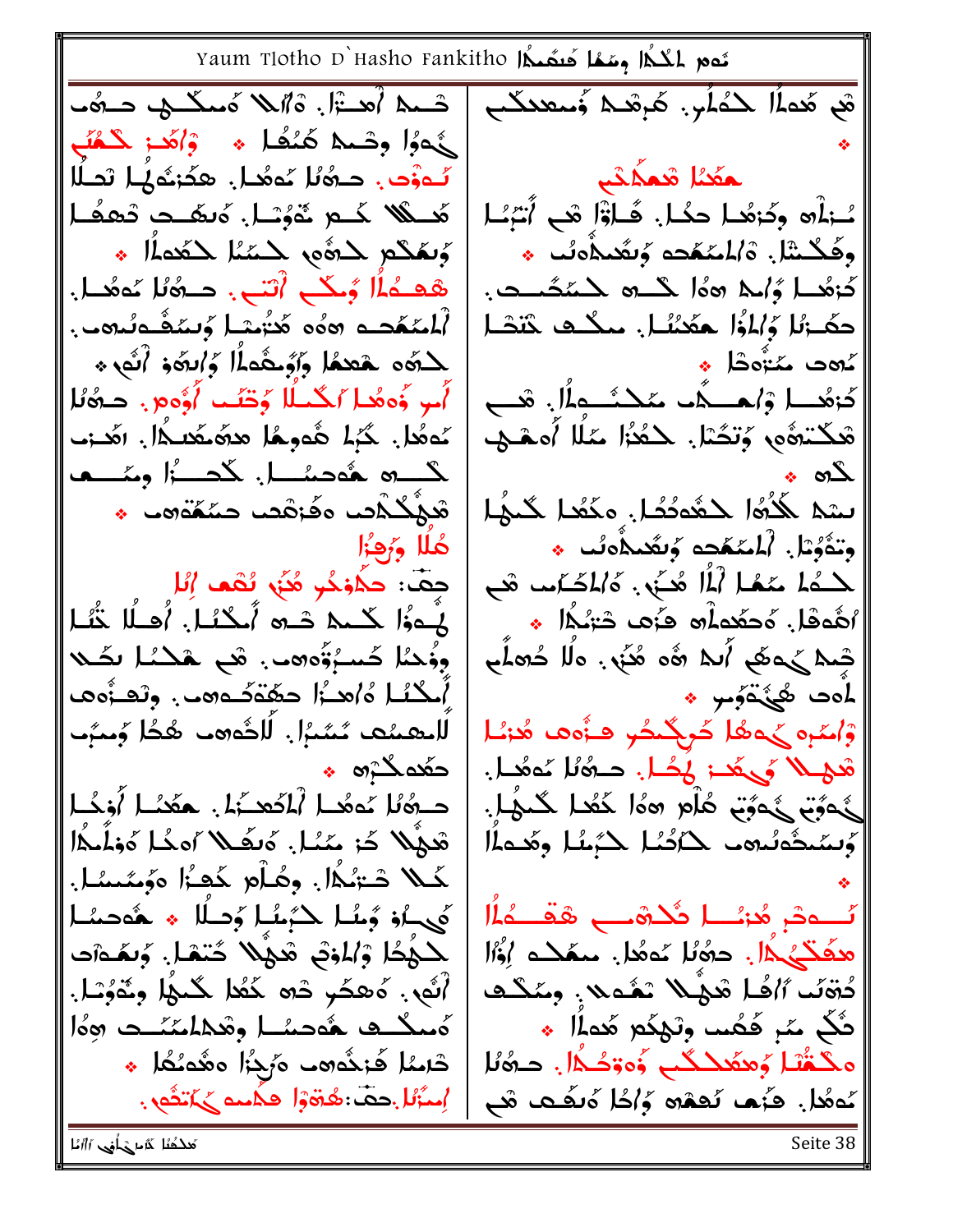Yaum Tlotho D`Hasho Fankitho المُعَمُّم الله Yaum Tlotho D`Hasho Fankitho ەكھكھە ئىتكەھە . مىڭگ ئەوۋْتا أَهَذَا هَٰذَا لَاحِنُوهُمْ. لَاحْط وصَّر أَبِيهِ بَهْبُوا كَمْنَدّْهُ مِنْ مَسْلَمِكُمْ لَيْ أَبْدَآهُ هَيْ كم كم كم مكر، ببشتر مك هُمِ حُدبًا. ةَاهَد: كُنْ وَإِذًا أَمِدً ككشهوه \* َ هُوَهِمًا ۖ خَرُوُكُمْ وَاوْتَى نَعْقَدِهِ ۚ مَٰذَلِكَمْ ۖ لَا ىگىر. شىھ ىگ ئەخشىز ئەختىكىل كُنْݣَا وِلْعْزُەھ أَلُهْدٍ. ەُھكُو ھەُا شْھ قْـەھـَ كَـمْكَـقُـلْ. ەُرِكَــى مكّـب ، ﴿ كَعُدا كُنْهَا. هُنْكُتْ هُوَجِيْراً رُحِيًّا ةاهدًا كم وألا حُمكْعُما. هُزْمُما فَنِنُهُ٥ت. هَفَىكَ: ثَلْـ2ْمَح شَوْبُلُــكُلِ ىگىدا\ ھُەۈكْلُو ﴾ إِذًا هَ وَ ذُكِرٍ مَكْتَكَبٍ. أَمْكُنُا وَحَدَّمَت َكُثْمَلُّا ومُحزب أُقْنُبِهِ هْمْ هَيْكْتَ. وَوْتُرَا وُلْمَلَّا حَيَّقْتُحُدُّهِ. هُنَّهُ ٱمْلَوْسَعُدَكُمْ حَسَّعُو وَّجَا وَسَكَّحَمْ.<br>حَسَّمُا تَوَوَّا مُنْعَفَّهَا وَكَعَدَهُمْ وَنُوَمَأْا هُه أَمِكْنُا اكْمَعُا هِهَا. هؤكرًا أُهنَّوه وَلِكُلُّهَا. وْالْمَلْكُتْ حَكْتَهُا سَكُفْ أُوُمْ حَكَمُنَا وَلِكَ أَحَذَهِ وَيُوَه كَــتَمِكْــه <mark>۞</mark> ەكَرِئُعَـا وُوۡوُا ۚ شَي وَهنـُـه . فَرَعۡـه وُهِمُسْمَا. دَوَّه أَهْزًا وِلَا أَوْوَٰى!. مَدَّمَــ \* المُهْمَكْ مِنْ مِضْدِيْتُ ككبرًا وؤَهفُكُرا. هڤب وهَكَّكُمْ اؤْآه ذُكِرا وحَمْل أَدَمَنِ وَمِمَالَ كَتَمْ هُذَا وَمِسْمَرًا. هَـزَا دَّىبِ هُــْت مَعْــو وَادَّا مَكْـكَب دَّىــو هُــدَّتْتُو كَرِهِ هَـلَا هَي زَوهُـل وَجِــُـمَحَـمُـل لَا تعرف سنهْماً المُعْصِرِ مَكْسِمِ مِنْ يُطُ أُهكُمْ تُعْقَمْ حَمْدِلًا. مُسَكَّمْ إِذًا وِرُوَ كُلُّ الْحَمْدُ مِنْ وَوَكِّلْتِ يْجِمْعَكِلْ. يْݣْكُلْلْ حْكْسِرْ أَيْكُلْ وَأْكْتُلْ. لَلْا أَعِيْمِيا وَحِكْمًا لَمْوَهَا. وِهُـواً وَأَكْلَ تصنيفه المكصير للذ مهدة َفَـرَّبٍ هُـبٍ هُكُسُٰلٍ. هَي هُـفُـمطــٰهُا كَعْصُــُوْهِ مِ وَسَـرُّهِ ۚ هُكَــُفَــِ أَوْهَـُـــــز أَكُسوا الوُول  $\ket{\ast}$ هَمْ: هِهُا أَحْمَسُمْ مِعْمَمِ حَكَـــٰهِ!. 160 . وكَمِ أَلَمَا أَهْدُا وهُـمِهْدَا. هَمْهُ! هدُّآا وَسهُماا مَهكُله لَاهاْا أَحَاوُهِ . ەكز لْمُدُّەْلْ بُمْلا زُمْعَه كَسْفَا أَسْعَسُفَ كَمِسْرًا هَدْسَرًا هُبِ أَحْمِينَسِمٍ. وَإِذَا لَا مُّصِيم. وَهُوبْ5 إِنُّهُ!. ٥كُمْ لَكُنُّهُ! وهَدهلُه أهلكت . وُسئسبُلِ وَهَزَهَب وكَسا لْكَعَنّْەتْدە . كَالْحْمْ هُدَاْلْ سَكُف كِبِرْهُـــــــره . أُهـــــــُّا وَرَوهُا وِلَا أَوْي. | مَكْتُبًا \* المعشم فَجَبِ هَبِ هُدَالَ: وَأَهْدُرَا أَهْدُ وَبِيْدِهِ وَاهُبِ دُاجَتِي. وَسَجَّبُواْ ا وهُـدهدًا كَـر لْمُوكَـيب. هزُـــوب وددًا وِّکُم کُنْفُکُمْ وَهُوں وَ عَکْدَهِ دَيْمَا اللَّهُ عَلَيْهَا۔ الناأا رخ أخُملة المفكض Seite 39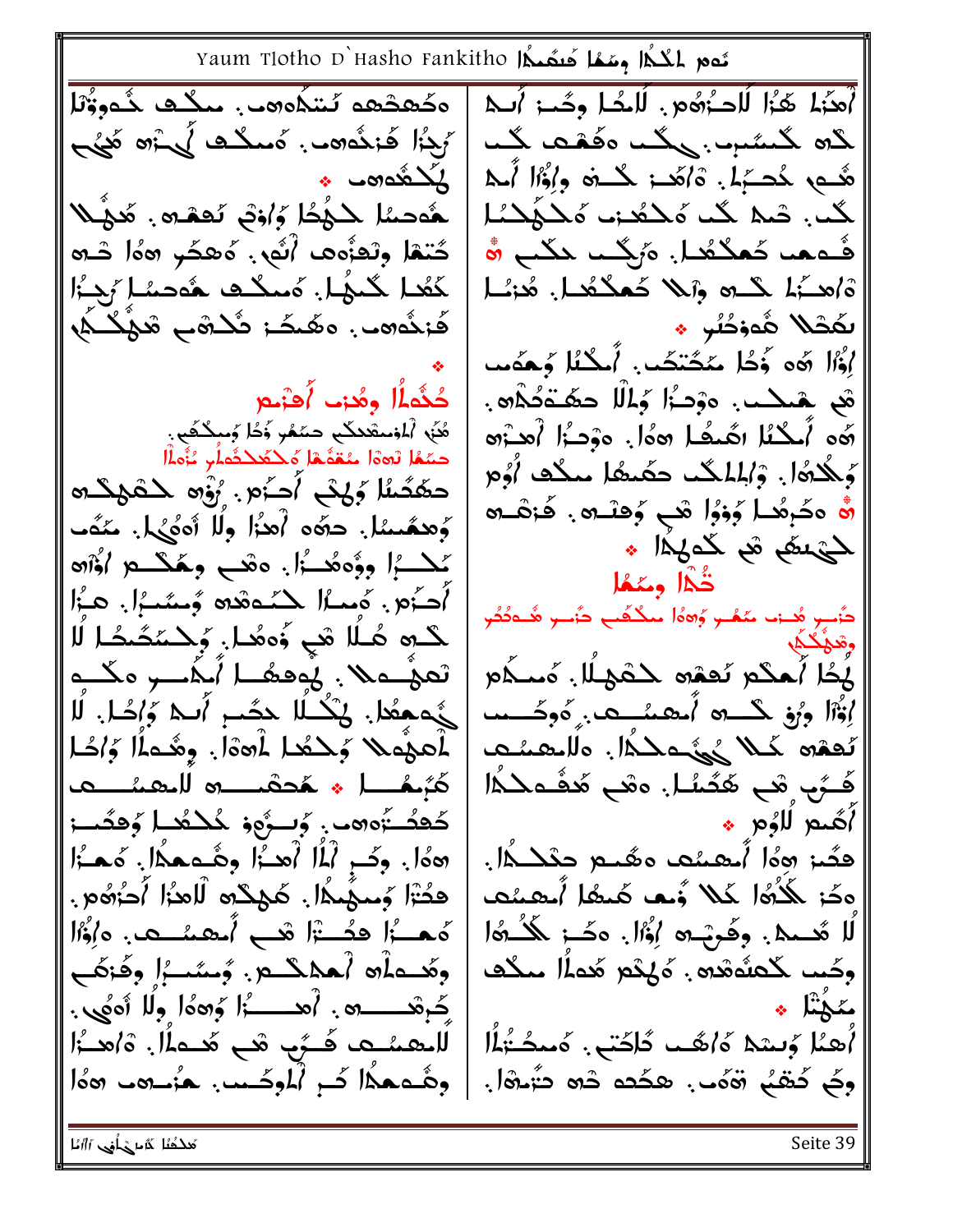Yaum Tlotho D`Hasho Fankitho المُعَمُّم الله Yaum Tlotho D`Hasho Fankitho أَه لَمَالًا. هُبَرَجَ حَدَّه خُبَرًا هُوهُا. لْمُلْكُلاً هُمْ شُهْلٌ. فَثُمْ: 30ْ مُلْكُلاً ونُحكَم حَده قَاوَّا. وهُمْنَا حَده هُبُسُ قَعِ صُمُلَ. أُسِرِ أَسْقِسُكَ كَتَلًا وُسَف كَبُرِهِ. وَسِكْكُم أَرْكَكُ قَادَةً ﴾ لِمُكْمِنُ مِنْ تَمْ يَاتُ الْمَحْمَدِينَ مِنْ الْمَحْمَدِينَ أَكِّنَ كُنْتَ وَقَصَرِ هَكْتُنَا هُنُنَا تَنْوَةًا. ٥)هلأبُمه مْنْسَ أَهْمَوْا ﴾ للْمَوْسِكُمْ وَرَبِّكُمْ هُـزُقَ مَكْيَـنُهُـا مَكْعُلِ كَمِيلٍ وِشَوْمْلٍ. ﴿ َولًا تَغْمِم حُقَ ثَافًا لَكُلا ثَافُلَ. هنُمْ اوَالْحَدْمُكُمْ حقّ في مُحَمَّدِ مَنْ لَاحُكِ مِعْهُكُمْ كُحَسَةُ أَسْتَرْصَحَتْ ەللىككىسى. ەگىرلا ەككترىن كىر حُ اللَّهُ وَقُصِفْهُ إِنَّ وَوُلَّ حُدُوقُهُ وَصَدَّمَهُ وَ كَهْتَتْمَا. هَاوْتَى وَهِ هُدَا وِوَكُــٰهِ هِ هِ ـأهدًا وحُـُـو ـهُـُحـِـئُـا مُُـزَّئَـا 7ُـُوهُ \* ەُ المامكى كىلگەۋْەلما. ھە*مىلا تىلگ* ذُكَرَا وحَكْمًا المسیح اللہ کے استعمار<br>اس اللہ کے اللہ کیا کہ اس کا اللہ کے اس کے اللہ کی اللہ کی اللہ کی اللہ کی اللہ کے اللہ کے اللہ کے اللہ کے الل<br>اس اللہ کی کہا کہ اللہ کے اللہ کے اللہ کے اللہ کے اللہ کے اللہ کی اللہ کی اللہ کی اللہ مَكْهُا. وَنَفَــلاً كَحَكْتٍ فُــوَمُرْكَلِ. هُ صَمَالِ لِلَّهِ مِنْعَمٍ كَلاَقِعٍ. وَقَوْمَهِ حَزَا مُسْبُرٍا. وُإِسْلاَ كَبِيضُوا. وِذُكَا لِمُوْهِدًا كَرْهُده هُمْ لِمُحَكِّبٌ. وَهَيْ أَمَّ مُحَكَّبٌ كَمِيكُمْ مِلَالٍ. يبتلط هُم خُومُها هو أو كُنز ݣُﺮ ﻗﺎﻟْـﻪﻟﻠﻪ! ﻟﯩﺌـﻪﻟﻪ ﻣﺘﻪﺗـﺎ إِنْعُلَ وَهُشَلاً حَكَّدُهَا عَمْلَ وَهُدَالًا. \* läguó هُدُبُلاءُم مِنْعَد هِهُ كُتَبَع \* هِعَمَا هَ/وَجُا هِعَلَاتْا هُجَنّْنَهُا. حَجْمِهِ مىگلىدە ھەد تصلل ئۆتكىب كىرىھىل. مَعْطَلِ دَوْنَالَ مُوهَالِ. وَمِسْأَأَوُوووبِ لِلْكُنْزِ هكَــــكُوهِ إِذًا لَكَعْعُــــكُمِلَهِ. تَتَـــب لْحُدُّهَا. وَالْمَالِ حَسَمًا وَهُوَدُدًا. هَعْمًا متْعُدْكَانَ تَعْكُلُّهَا كُلُّدُوهِ بِ وَكَنَّعُوجُوا مَكَّفَ، كَتْتَكَدهو، وَكَاوْجُا وْحِكْلَه وَاللَّهُ فَا الْمُسْلَا. تَبْحَثُم مَنْتُوهِ كَمِلا وَمسْلَمْلَهِ ﴾ لَلكُسْهُ اوحُسْهُ أَرْيَٰكُ: ُمُتَ هُنگا ﴾ هُوَصِيْلِ كُلُوهِ وُصِّعِ مُنْقَلُونَ فَزَعْلِهِ وْهُىصُبْ هُووِهُـــوەب. صُلْــا وِلُــووُا.  $\frac{1}{2}$ مفْرَةًا وِحُسْرًا مِمْتَكْــمُلًا. مَاهَنْب |إسْزُلْل: حقَّ: هُوهُمُل ـهُوَحِسُـلُ لَلَـكُـرُوُهِـلُولُ. وُرِجُـل وُسَـرَ بِكَعُبَـل مَكَنْشَا وُسَوِّي دُوْهُنَا شَالَاوُّا لِأَشَا. گَیْماً. کَرِ وَیُنَا ہُہ وِثَیْلاً وَیُنَبْ \* ەھَكُـــا ھەُا وِتْنْصَــْ جْنَصْـاً. مْمُتْوَصْـا هَ الله الله عَنَّ وَمَنْ اللَّهُ وَسَاءً وَ اللَّهُ عَلَّمَ ئے میں مواد مکعے وہ حکوم کی وْحِمْلِ مِكْفٍ مُكْتِبًا. وْهْيَجْرِلَا كَحَزَّا ەكسىقە كىھئى، مەكا شىشە شىئا المُنَالَ مِهْلُمُ سَالَهُ الْمُكَمَّةِ Seite 40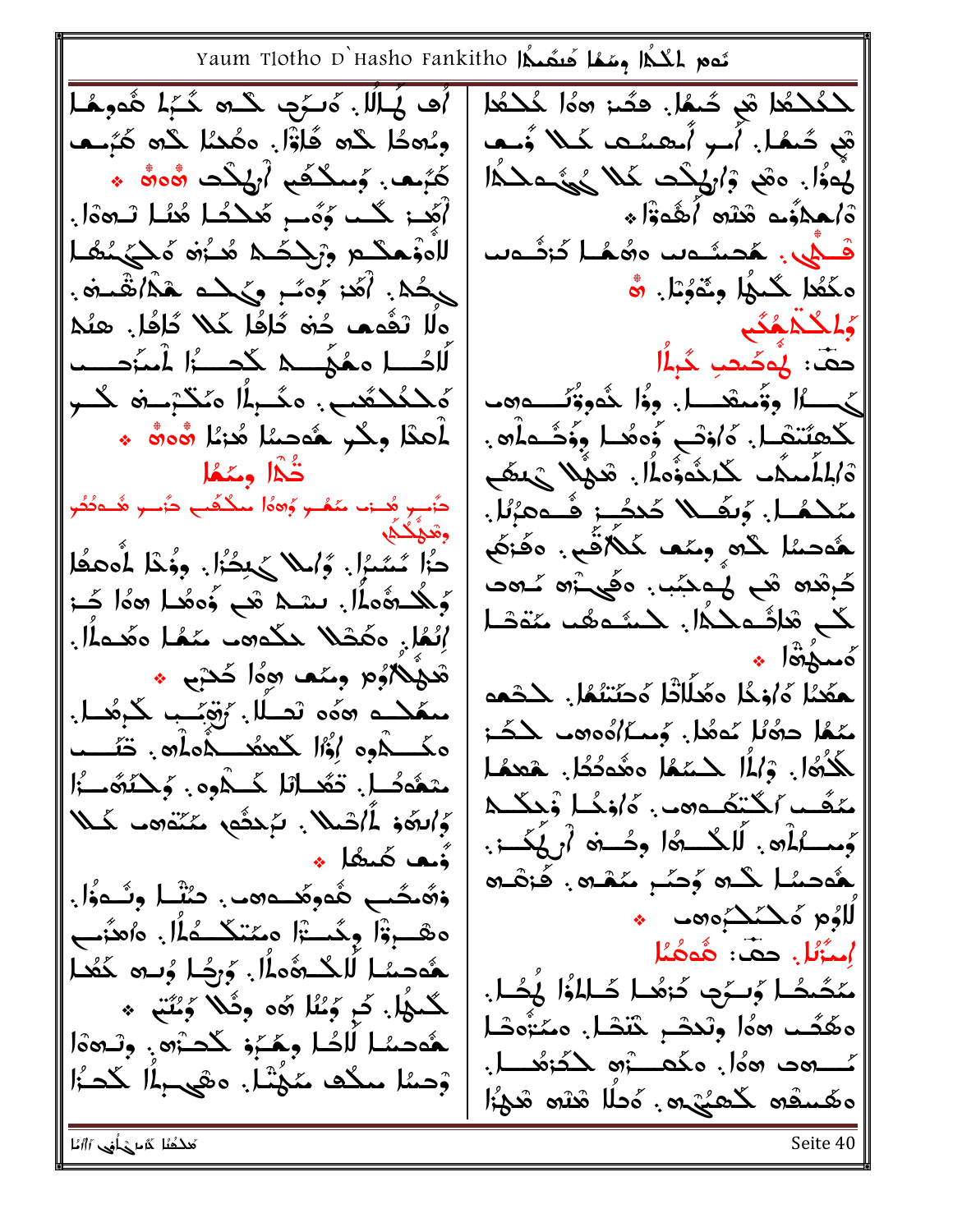Yaum Tlotho D`Hasho Fankitho المُعَمُّم الله Yaum Tlotho D`Hasho Fankitho

وِسَّعَا خَلَاقَهِ. أَهَا لِمَأْوَسَا هُومِهُا حكْمُلْمْ وُبِكْتُـمِلّْا مِبْلِيـرەب (16 آكَرْمُلْ. ىنىلا ھُەڭھْل. ەْمكى قْمىھىل لَاكْتُوا كُبِرِ هُنَامِ هَوَا هُدِجُتُ شَيْئًا وۡمُـٰـا). ەھُــــــم كــــــم ٯكُــــلَا وِثُوشَـــا حثَّكِبُبُ ٭ حُذُماُ وَهُنِب مُحقَّدت للتَملا شَع وُمقته؛ هَلْكُسُمَا لِمُوت م المُعرِض مكماً المُعرِّد اهْش َ تَسْـٰدًا وَهكْبِ خَامِئْـا هُـٰهَـٰكُـاً. وْأَهَٰــٰ; لَلُؤْمِ. ۞ في وَيعُف وِحُكُوْ وَاهِصْلا كما هُــم أَنَـم هُكْب . وَسُــٱلْ إِمْلَـ هْمْ وُحْدُهْ هُد. أَفْ كُمْدَةُهِ الْعَطْيَرِ كَاتَبْسِ ەُدْتَى كَسْدٍ. ەَقَمَّە كَلە وْھَكْم لكُ ه شُوهمُا هُ: لَكُـهُا . وَوُعفَـٰ: aoْ َ ثَكْلُوْبٍ شَكْتُكُمْ هُيَ وُسَعَّفٍ صَفَّةٍ: ه مِشْتُوا هِهُمِهِ ﴾ أَمْشُو دْهِ أُسِيَّوْ مُهجَدٍ لَكْلِهِ هُمْسَتُوَهُدِهَا ﴾ دهُ ، مُمعُدا ما)هُ معنى هَتْسْلَا. لَكْحَزَا أَه لِلْمَقَسَّةَ! وَحَبَّدَتَهُ هُنَّفَكَتَ هُبَ أَوْفَى الْمَرْ الْمَسْتَمْلِينَ وَهُمْ يَوْمَ مِنْ أَوْشَاءِ مِنْ وِيُّهُمْ: أَأَوْ. مِيعُعُمْلِ وَتَصَلَّلُ وَوْسِعُمْكُمْ َهُ صَّنِهُا. كَمِلاً يَضُمُّا هِكْ: «هُا. تَتْعَفُّا أُفْ وُهُّماً!. هَنْفُكُمْ أَنُّمَ أُف مكتف هُوصِيًا رَبِّ أَوْ دُرُ هُوَ مِنْ مِنْ مِنْ دُّمِرٍ لَهُمْا وِلَا هُدهَقِها هِهُا هَي لَحُكُمَا كُدةُهُوا كُم كِتُلْ \* قَمِّي. هُعده خَتْمُدةَى وَنَزهزشُمسُ | وهُكَزْ 50 \* مَٰنُه واللَّيْمِ وْمَحْلَ. كَبِشُـما مَحْشَمْـل كافحًا . ق ومَحْشًا. يَحْلاسِعْزُاتْمَلا وُحِمْدًا سِنُهَا. وقلتي ه وَمُوهُدا كُوحِكُمْ وَاعْتُمْ هُو هُدِوْمٍ. وَهُمْ شَعْطُ حقّ: كُمْ هُزْمًا هُزْمًى دەُنُا مُەھُا مَىْقُدە وَدُا آلمَٰعُكُلا (10\$). لَكَحَرُّه أَا هُزْهُ۞. وَهُبِئُلْ سِكُفَ لَكْسِعُدَلَ مُهد كُم في هُزْوَا مِمْلًا لِمُصَد كَمَ هْمِ حُتْمَالَ هَّنُتْزَا وَاحْتَرَه كَمِلاً هُدَاهِ . وكُلْتُبِ دُقْتَا هُفَّىْسْلَ هِ هُفَتْ حَكْدًا. وَمَكَلاً وَمِعَا ضَبْعًا خَبْرَهُمْ وَلَا وَلَا يَهْ ذْكَرا ومنْعُل شككُمكُلُّ فُرْهُــا وُحُــا وِثَكْـرْهِـــى ے۔ پر چینسلام<br>حزّیب مُلینا م*لطین وُدہ کا م*لکھیے حزّیب مُلم*حُکو*<br>مِقْمَلِکَلّا تْسْتَمْكُلْ. حَنْسَىرِ ۞ه وَمَسْمَهُ هُدْيَا فَهِ مِنْكُمْ وَهُوَ هُوَ مِنْ الْمَشْرِيمَ عَلَى اللَّهِ مِنْ أَلَمُ وَهُلْبٍ هُمُعًا ثَلَكُم ﴾. كَمِلًا لمُمحَبِّب. وَهَٰا أَهْتُهِ كُلُّهُ لَمُحَدِّدِهِمْ هُهْـــةُلَا ههُتَفَـــد كَرِمُــــا. ههْــــلَا ثَكْلُوم شَنُكُمَا \* لمَكْسِمٍ. هُوشَده يُحْمَلُ هَمَّشَمَّ شَهْمًا المُأَا رِجَاحَ لِمَا الْمُكَمَّ Seite 41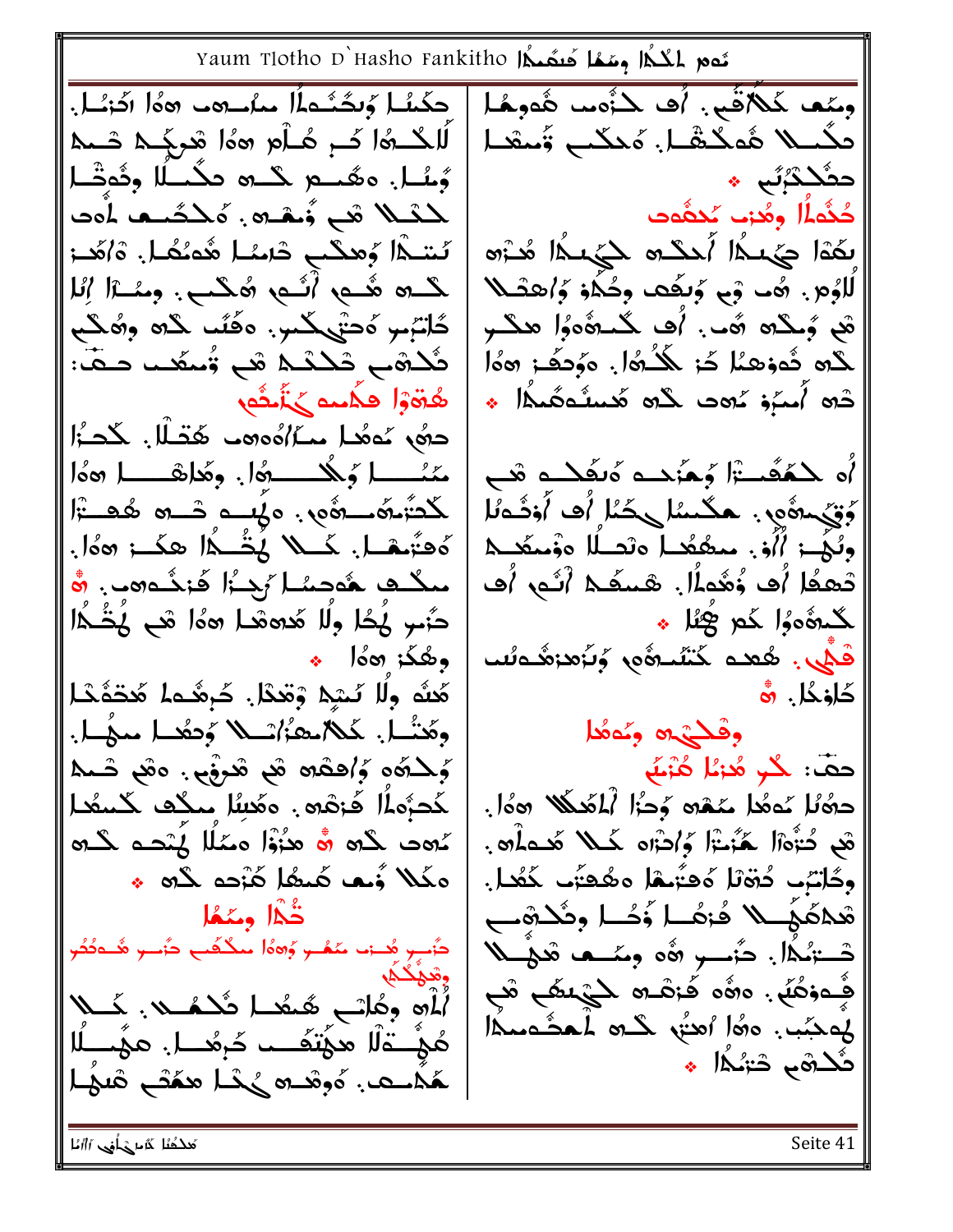Yaum Tlotho D`Hasho Fankitho |أَشَاء بِمَعْهُمْ الْحَمَارِينَ Yaum Tlotho D`Hasho Fankitho لَّكْتُهُ لِمَتَعْدِجُوْلُهُ وَلَا لَمُوتَ نَشْعَبَ حكْتُهِ وُاْمِلًا وِهُهْلاً لَامْتُوهِ حَرِّهُمْ ا كُب وْصْمْلْ. مْكْتْشْلْ تْكْبُبْ أْهِقُومْ.  $\cdot$   $\mu_{\infty}$ تَفَكَّنُـا وَمـاه نُـ20وَوّا وُالْمَالِ لِكَعْـرَوْف وِلَا تــــــــــوهُم، حَــــــــــو مَحْكَـمُتَـــــــــا. ەَكْتْكَتْبُوْمِ أُهِكْ مِوْلِ وَدَفَّزْ كُب هَدهُم، متعصًا وليَ عظيم، هُ هَڪُصد | هزم قُلا كَقْفُعْ \* ھُنُے مُعمُّا حُعْدَكَـبِ. وُھكُــُّــُ هُوصْمَا هِمْتِصْا وهُوحُنْهُا. حِقُـلًا للكلموما العُصم الكُتْصُمومان. لَكْتُو |أَلَٰهِ أَسٍ وَحَقَّةٍ لَكَ \* متكْسُا وْهُنْسْالْ. مْكْرْحُمْ جْهِلًا جْبُمْ تَخْبَنَ الْمَاءُ لِمَسْرًا مِنْ أَسْتَمَرًا مِنْ أَحْدَا وَالْمَاءَ لمُوْرِ كَتْتَكَسْفَا هَاشَا مِنْعَنْتِيل. هَاكِتْ حَسَّـُدْهُ أُسِي وُرَجُّـلَ. هُھڪُــلا مَنْقَـل الْمُعِيْمِيْكُمْ . اِخْتِيْرْ سَكَوْهِ . وَشَرِيْكُمْ مىڭك ئْكَي قى ئْكَ فَتْبَكَىا كَبِقْدَهِ . وْاهِدًاهُوْبِ وِحَيْزِ لِلْكُلُّهُ أَهُوهِ. حِسْعَكُمْ هُوصِمًا مَبِينًا نُهْعَب كُلُّهِ ﴾ وأحتمنه هَكُمْ لَحْدُّهِ، وَهُدَأَا مَنْتُتْ \* حقَّا: حَقَّه وَقِنُوا وَخُلَّا حَوْمًا مُوهَا أَلْمَعُلاً هَوَا. مَعْدَهِ وَحَزَا | هَٰكُمْ هَـٰٓرَل وِلَـْصَـٰٓوَى ۖ وَاوۡضَـٰهُم ۖ وَضُـُمۡلُم ۖ . جْزَه وُهِّنَهُا. وهُهِـتْزَا وِكَهُـا. كُـوْتَا لِحَدُّكُـــة اخْــوْوَاْلِ أُف مَٰخُبِثَــواْلَ. كَتْݣُولْ. كَاهْدًا خْلِسْهَا كَمْلًا وُسْمَ لحثُكُــة مُحـمأُهلُو. أَمكَـم كِلْــُملُو. كَعطَا. مِمَّزُو لَاوُم هُم يُحتَّم*اً*ا \* | كُثْمَلُا وهُزِب أُهْزَىع لْكَرْفِيُهِ وَهُدَدُكُمْ وُحِسَّعُهِ ۖ أَعْزَهُمْ ۖ رَّةٌ ۖ وَ هُنَّهُ ٱللَّأ<sub>َ</sub>سَع<sup>ُ</sup>لِكُمْ كَنَّهُرَ أَكُلَّا وَسَكَّكُمْ.<br>كَنَّهُلَّ لَهَوْا مِنْعَفَّهْلَ مُكْتَكَحَدَّدَانُر غُزُّهَالَ \* هُ الصُّنْعَةُ أَمَّرَتِهِ مِنْكُمْ مِنْ أَمْعَةٌ مِنْهُمْ مِنْ مِنْهُمْ مِنْ مِنْهُمْ مِنْ مِنْكُمْ هُ هَـــدًا وَٱقْـــمَــ هُمشَـــاً. حمّـــلَّا مَّنْهُ واْلا نَارُو حُفِّ حَكْشَىشُـملُرٍ مُّـزِب. وَيُوَتَسْمَا هُـوَوُّوْا. وَتُوجُــةَ كَــالمُوَّا وْالْمَا حَيْحَشُواْ وْتَسَكُّلْ هِكْسَوْمَارِ. هَعُنُنُا. هُ/مُبِع حُكْوُنَ هَجْتَجْمًا. [1] تَعَصَّـط لِلْمَـرْكِمُ بِلْمَلْمِ مِلْمَـرِ مُـصَفَّـرَ . سُنِطًا وتَحدْا حُــٰةٍ . مَعْسُرًا وِقْـٰهَـٰمَـٰبُ ة/ريكَنْهُا حَافِحُا ةُ/المُعَمِّكُمْ هُو شَلا. عَمْلَوْهِ أَنْ مِنْ مَحْمَدُوا مَثْلًا مُحْمَدًا. أَنَّ الْمَكْسَبِ أَفَامَتْ لَكْسِبٍ هُسَنَتْ وُالْمَمْكَلِمَ كَسِكْفَ حْتَضْلَ مَعْتُوصْلَةٍ حَفَيْدِهِ هُنُا لِ **َڪَنُهُ**ا ﴾ حقّ فكفرتم تمثل للأهْ يُشْكُلُه لَمُؤْمِدٍ إِمَّا لَكُسُ لَكُمْتَهُمْ ... لَمِسْئُمُل لَمُؤْهَبِ هُ أَهْشَمْ مَلْحَمَدِ بِهِ الْمَشْرَفِينَ وَنُعْدِهُا وْٱلْمَسْوَدِ حْدِهِ . دَخُصُرْ إِنْا أَحزُهُم. مَعْسُل معْكِمُب أُمثْكِمُ المُأَأَ لِمَا يَوْلَى الْمُكْمَة Seite 42